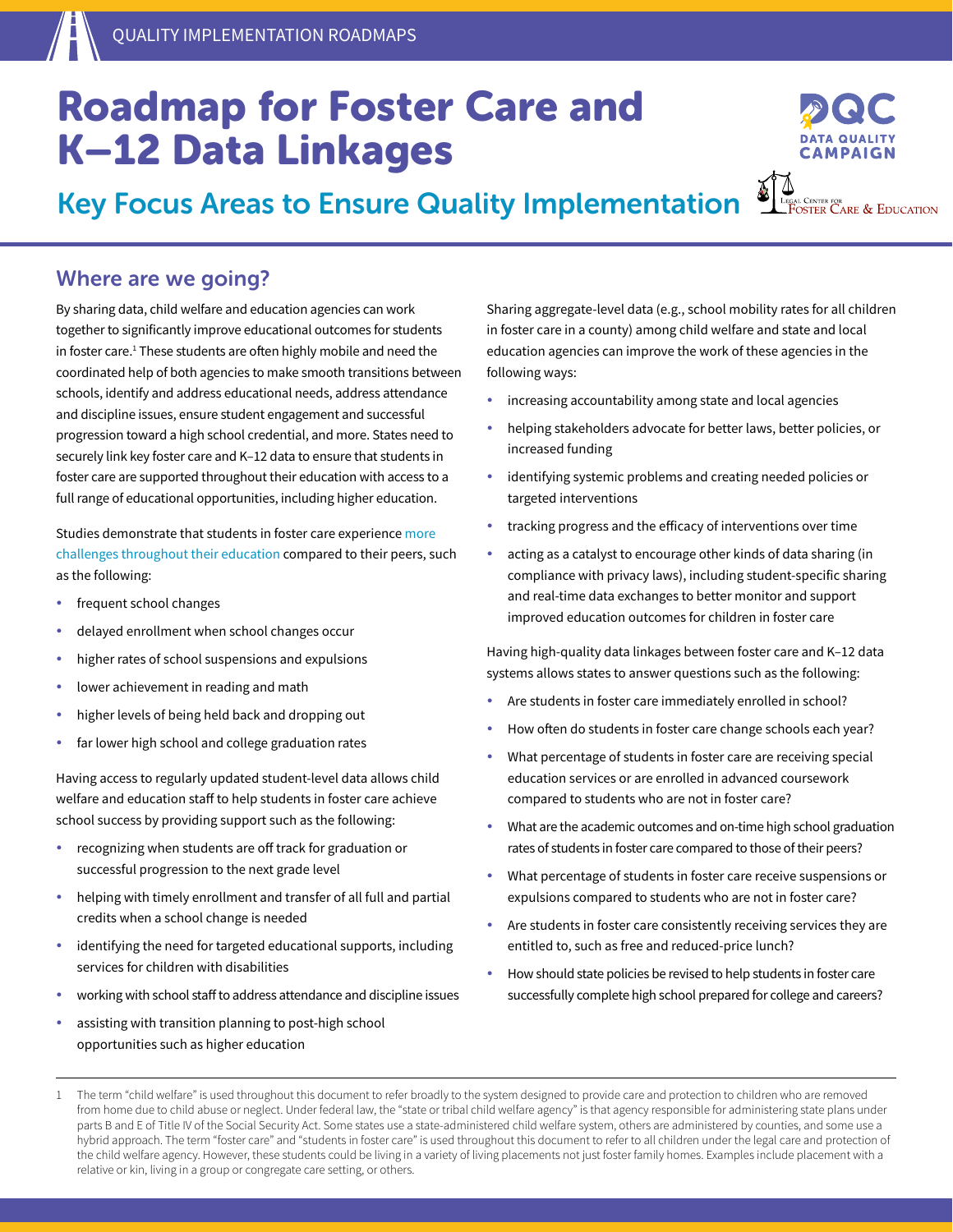#### Why does this matter?

By securely sharing limited, critical information about how students in foster care fare in education, child welfare and K–12 agencies at the state and local levels can collaborate to more effectively support these students. Linkages are the connections between data systems that allow information to flow between agencies. High-quality, secure data linkages must be prioritized to ensure that the adults who work in the child welfare and education agencies have the most complete picture of these students' educational experiences.

The Every Student Succeeds Act (ESSA) shines a light on students in foster care and other mobile student populations by requiring states for the first time—to [disaggregate and publicly report](https://www2.ed.gov/documents/essa-act-of-1965.pdf) information about their performance. The law opens the door to understanding the well-being of these students by encouraging states to go beyond using data for compliance and use it for continuous improvement. For example, federal regulations for this requirement clarify that in reporting high school graduation rates disaggregated by foster care status, the cohort includes a child in foster care "at any time during the cohort period" (§200.34(e)). Such disaggregation requirements present an opportunity for states to implement high-quality linkages between the foster care and K–12 data systems, providing information to ensure that the learning needs of this vulnerable population are met. ESSA is not the only federal policy change that recognizes the importance of data in ensuring that the unique needs of students in foster care are met (see the sidebar, Federal Momentum around Data Collection and Reporting on Foster Care and Education). In light of the federal changes, now is the time for states to focus on ensuring that they have high-quality foster care and K–12 data linkages to answer critical questions about the education pathways of students in foster care.

Both state and local governments have a critical role to play in ensuring that high-quality data linkages are being implemented. Strong relationships between the two levels of government will be key to the educational success of students in foster care. While states are responsible for reporting on the educational progress of

#### How do we get there?

What does effective implementation of this work look like? The Data Quality Campaign (DQC) and the Legal Center for Foster Care and Education collaborated with a group of child welfare, education, research, and policy experts who work on linking foster care and K–12 data to develop recommendations focusing on the seven key areas listed below. See the Appendix for more details about the expert group, including a full list of participants.

**1. Shared Vision:** Establish up front a shared vision between the child welfare and education agencies to ensure that the agencies enter the data sharing agreement with an understanding of the

the population of students in foster care, local data sharing drives practice that can lead to positive outcomes for individual students. States can use data as a conversation starter. For example, states can use the information from these linkages to alter the funding formula and develop state guidance on important issues such as continued or immediate enrollment, identifying children in foster care with special education needs, transferring credits, and suspensions and expulsions. Those who work at the local level can use data resulting from linkages between foster care and K–12 data systems to look at outcomes for students in foster care and determine what services, supports, and practices do and do not work well. Having high-quality information can allow for best practices to be highlighted and emulated. While high-quality data linkages between foster care and education are needed at both the state and local levels, this document focuses on recommendations at the state level for the purposes of having high-quality data to meet federal reporting requirements in annual state report cards.

The child welfare and education agencies can both benefit from high-quality data linkages. Every state can create secure, robust linkages between foster care and K–12 data systems and effectively use the information from these linkages to implement initiatives to support students in foster care, conduct research to answer key policy questions, and be transparent about how the state's investments prepare students in foster care for success in school and beyond. While the linkages are technical mechanisms that enable a state to connect information housed in different data systems, this document addresses the policies and supports that enable a high-quality linkage rather than focusing on the technical aspects of this work. Creating a shared vision and defining roles and responsibilities are examples of the steps states can take to facilitate foster care and K–12 data linkages and are included in the seven key focus areas highlighted in this document. Collaboration among state and local governments, researchers, and other key players will be crucial to ensuring the success of students in the foster care system.

unique role and perspective each has in providing information to better support students. This first step is important for successfully linking high-quality data.

- **2. Roles and Responsibilities:** Develop a structure in which to define the roles and responsibilities of each agency and ensure clear processes and a reasonable timeline for collecting and reporting data and establishing accountability for data quality and security.
- **3. Capacity:** Ensure that all agencies involved have the structure and staffing in place to effectively manage, analyze, and share linked data to take action to support students in foster care.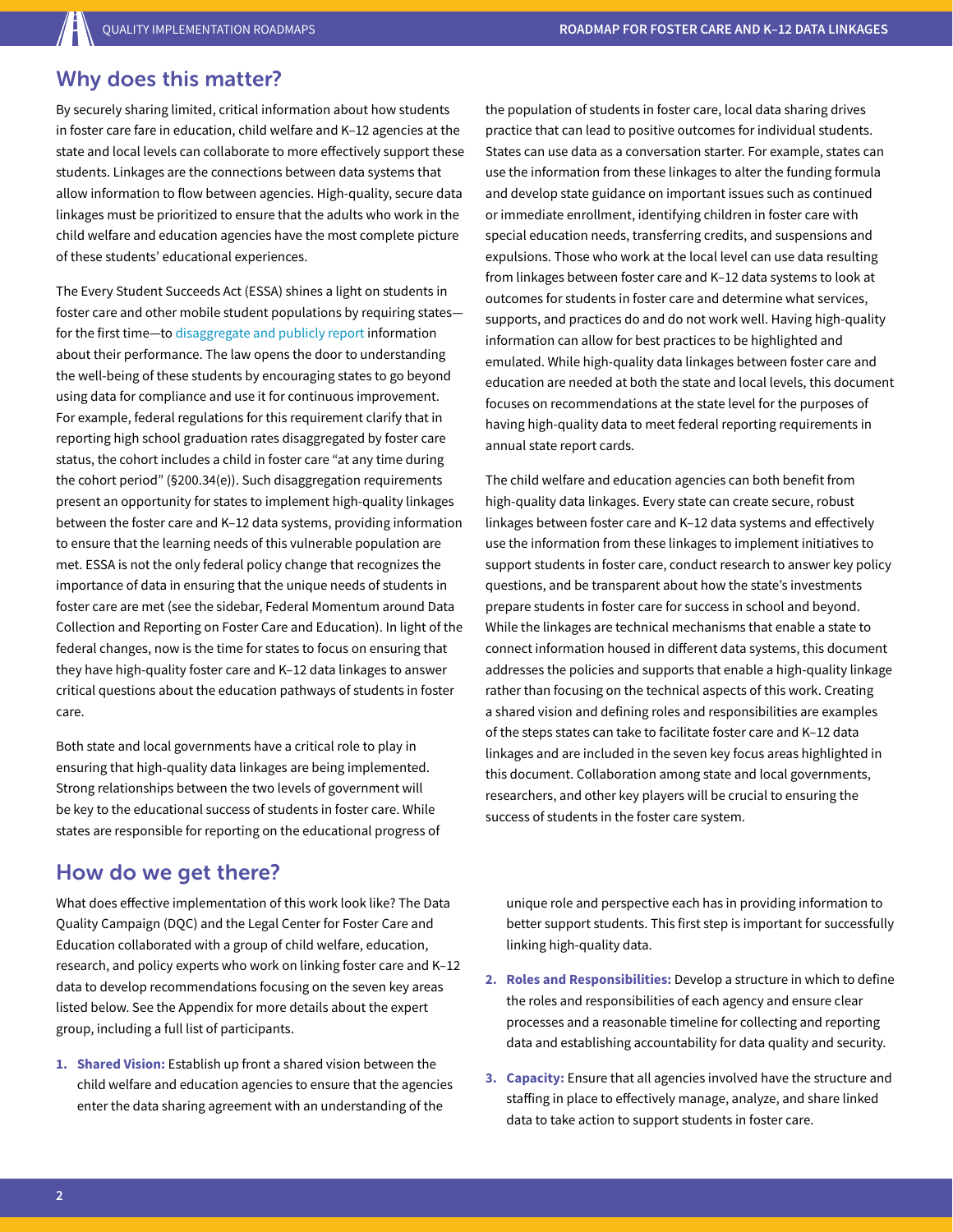- **4. Identification and Data Matching:** Develop a deliberate process for securely linking data between foster care and K–12 data systems to ensure a sustainable linkage. These linkages should include a high-quality matching process that allows data about individual children to be accurately and securely linked between data systems and shared with authorized users.
- **5. Data Quality:** Develop a process to ensure that the linked data is accurate and useful. This process includes ensuring that all data elements and terminology are clearly and commonly defined.
- **6. Data Analysis, Reporting, and Use:** Determine which entities have access to the linked data and how the linked data will be analyzed, reported, and used to answer critical policy questions and support students' success.
- **7. Privacy and Security:** Develop strong, multifaceted, and transparent processes to ensure that shared data is safeguarded and consistent with federal and state information sharing law.

#### Federal Momentum around Data Collection and Reporting on Foster Care and Education

Several significant changes to federal policy support data collection and information sharing between child welfare and education agencies. In particular, the Every Student Succeeds Act (ESSA) requires each state education agency to track and report annually on the educational performance of students in foster care, the Adoption and Foster Care Analysis and Reporting System (AFCARS) requires state child welfare agencies to collect and report on education for children in foster care, and the Comprehensive Child Welfare Information System (CCWIS) must include information sharing between child welfare and education agencies.

#### ESSA Promotes Success for Youth in Foster Care

On December 10, 2015, President Obama signed ESSA, amending the Elementary and Secondary Education Act. ESSA embeds in federal education law for the first time [provisions](https://www2.ed.gov/policy/elsec/leg/essa/edhhsfostercarenonregulatorguide.pdf) that promote school stability and success for youth in foster care and collaboration between child welfare and education agencies to achieve these goals. The act's important protections for students in foster care include requiring state education agencies to report annually on these students' achievement and high school graduation rates. To implement this requirement, child welfare and education agencies will need to work together to ensure the effective, appropriate, and confidential sharing of data and information between systems. More information about how ESSA supports students in foster care can be found on the Legal Center for Foster Care and Education's [website.](http://www.fostercareandeducation.org/DesktopModules/Bring2mind/DMX/Download.aspx?portalid=0&EntryId=2004&Command=Core_Download)

#### AFCARS Includes Education Data

On December 14, 2016, final regulations were released by the US Department of Health and Human Services (HHS) revising the data that child welfare systems will be required to report to HHS. AFCARS is a child welfare data collection system designed to collect uniform and reliable information across the states on the experiences and characteristics of children who are in foster care and children who have been adopted. The AFCARS regulations had not been updated since they were first published in December 1993. In December 2016, significant changes were made under final rule, including the important addition of several elements related to education. For more information about the changes, visit [http://www.childrensdefense.org/library/data/the-adoption](http://www.childrensdefense.org/library/data/the-adoption-and-foster-care.pdf)[and-foster-care.pdf.](http://www.childrensdefense.org/library/data/the-adoption-and-foster-care.pdf)

#### CCWIS Promotes Data Sharing

In 2016, HHS published the CCWIS final rule, making significant changes to federal requirements related to the automated systems that collect and store child welfare data for state and tribal Title IV-E agencies. The final rule is designed to (1) promote data sharing with other agencies; (2) require quality data; (3) reduce mandatory functional requirements; and (4) allow agencies to build systems tailored to their needs. Specifically, the CCWIS final rule requires agencies that receive federal funds to support foster care efforts to exchange data with other health and human service agencies including education systems and child welfare courts, if practicable. Data exchanges will help coordinate services, eliminate redundancies, improve client outcomes, and improve data quality. To learn more about the requirements, visit [https://](https://www.acf.hhs.gov/cb/research-data-technology/state-tribal-info-systems) [www.acf.hhs.gov/cb/research-data-technology/state-tribal-info](https://www.acf.hhs.gov/cb/research-data-technology/state-tribal-info-systems)[systems](https://www.acf.hhs.gov/cb/research-data-technology/state-tribal-info-systems).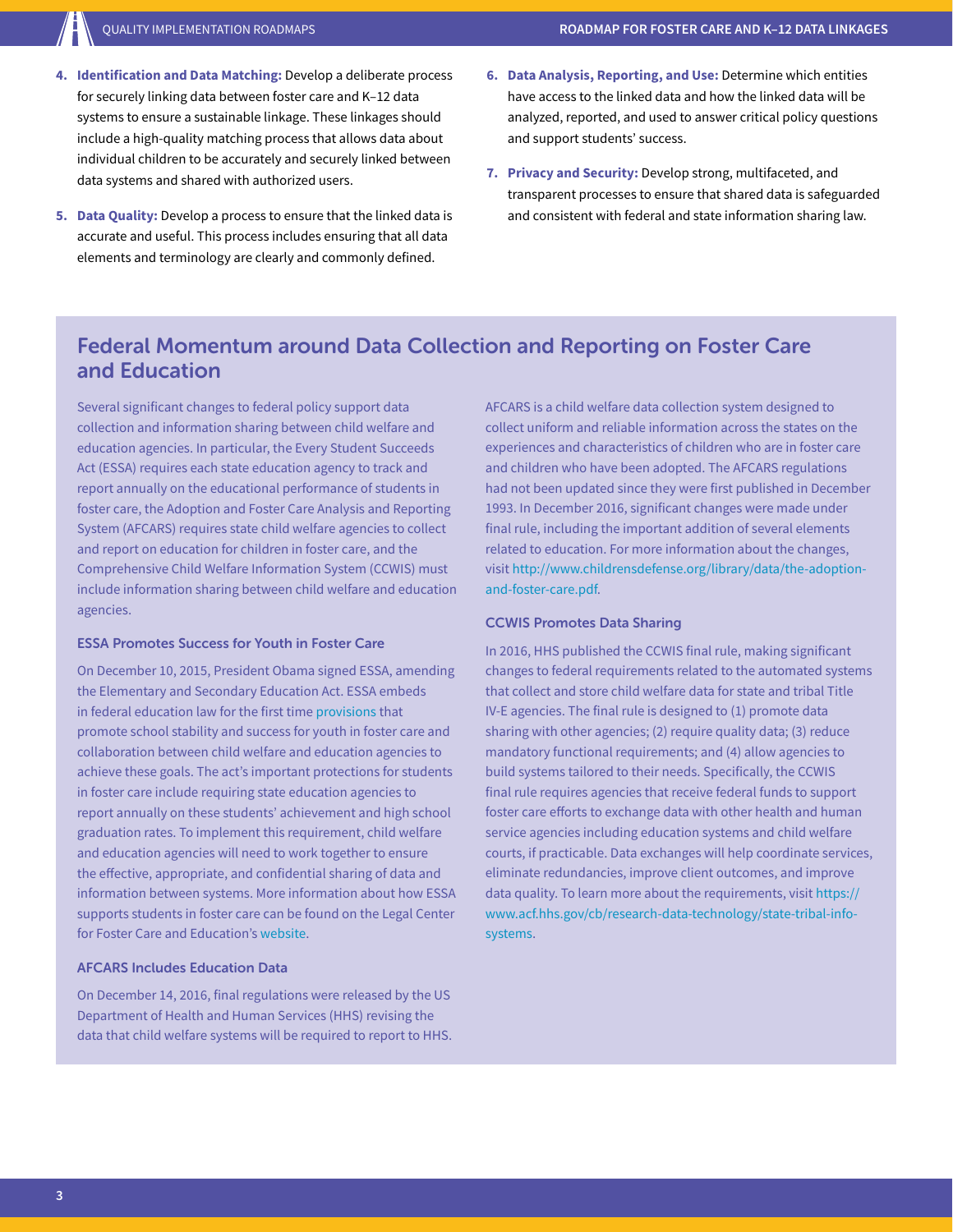#### Future considerations

While states are still developing the capacity to build secure, highquality foster care and K–12 data linkages, the following suggestions are offered with the future in mind. As they develop these linkages, states can also begin to consider additional ways to improve and build upon them when additional resources are available.

- Explore secure, real-time data sharing to allow for proactive local support (e.g., providing custodial child welfare caseworkers or current foster parents access to school dashboards or portals). The population of students in foster care fluctuates daily, and their needs change regularly.
- Use the linked data to develop tools (e.g., early warning systems) that can identify students most at risk for adverse outcomes (e.g., dropping out of school) so that child welfare or education staff can intervene promptly before it is too late. Allow students in foster

care to have access to and use their own data to empower them to take charge of their own education (e.g., provide data access through secure smartphone apps).

- Develop high-quality data linkages with other agencies that support students in foster care, such as mental health or juvenile justice.
- Consider the importance of cross-jurisdiction data linkages (state to state and district to district) because of the high mobility of these students.
- Develop high-quality data linkages between child welfare and postsecondary and workforce agencies to identify strategies to address the challenges of preparing students in foster care for college and career.

### Foster Care and K–12 Data Linkages Are Possible in Every State

While most jurisdictions that have taken on efforts to share information between child welfare and education agencies will acknowledge that a great deal of work goes into making it happen, all will agree that the efforts to share data have been well worth it. Interagency data collection and information sharing is especially challenging given the organizational and infrastructure differences between child welfare and education systems. Some states have state-operated child welfare systems, while others are county operated. Meanwhile, there are 14,000 school districts across the country, most of which do not align with only one child welfare agency. The state of Texas has more than 1,400 school districts and independent charter schools and a state-operated child welfare system. The District of Columbia has one public school

district, 118 public charter schools operated by 65 nonprofits, and one child welfare system, and it finds that students in foster care often move between the District and neighboring states.

These are just two examples that demonstrate the wide variability across the country in terms of geographic and structural differences between systems. Each system presents different challenges, but leadership and dedication have allowed for successful information sharing between child welfare and education agencies to improve outcomes for students in foster care. State examples are provided throughout this document to show how different states have taken different approaches to linking foster care and K–12 data.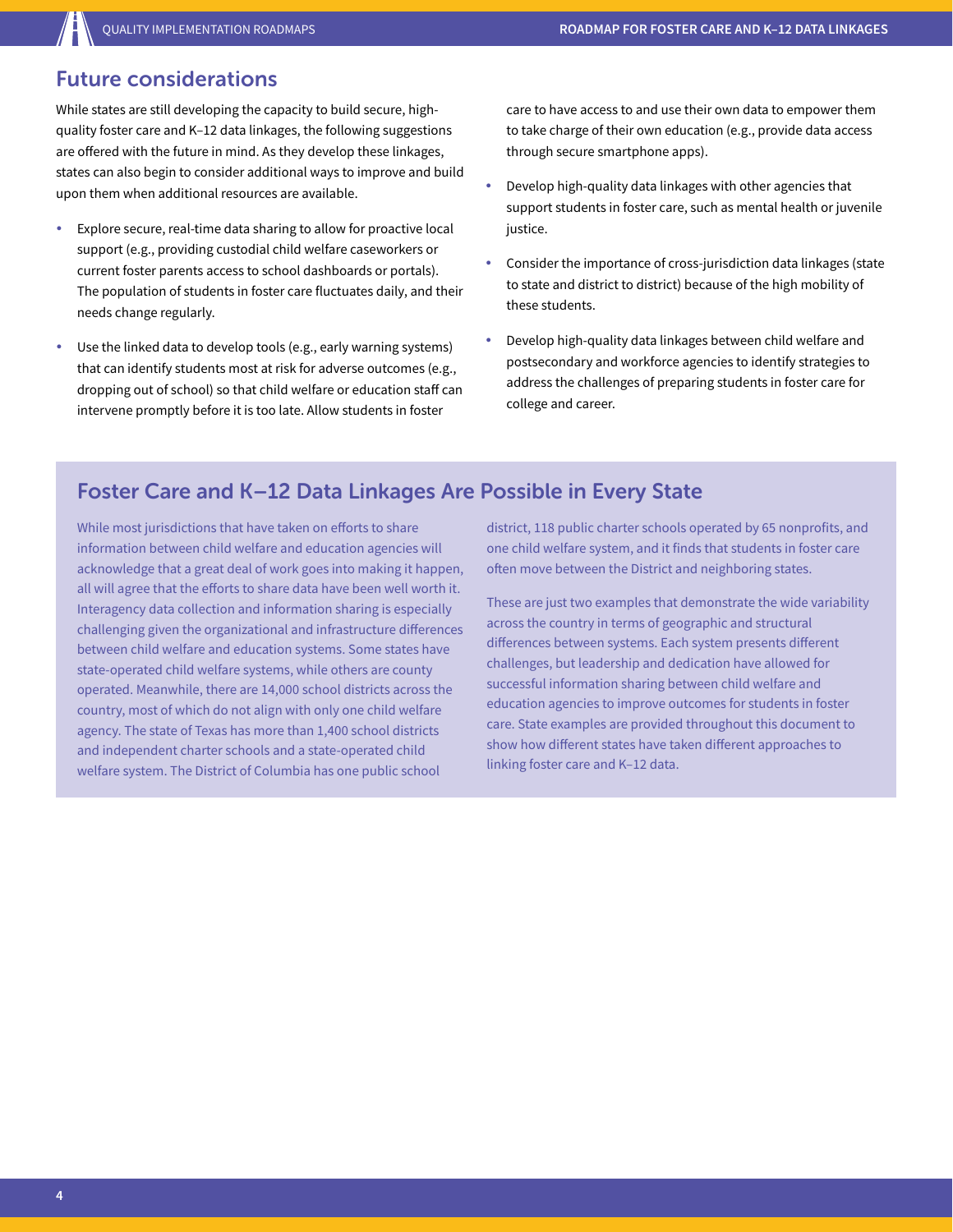## Shared Vision

The collaborative creation of a shared vision between the child welfare and education agencies is essential to the ability to link and use data to improve the outcomes of students in foster care. Starting with a shared vision ensures that the agencies entering into a data sharing agreement understand the unique role each has in providing high-quality information to realize their mutual goal of better supporting these students.

#### Why does having a shared vision matter?

A shared vision between the child welfare and education agencies prioritizes improving the education and life outcomes of students in foster care by sharing information that leads to better individual and joint decisionmaking by both agencies. With a shared vision, child welfare and education agencies can work together to understand the impact each has on a student's life and identify the objectives that each agency hopes to achieve through data sharing. Setting mutual goals to communicate critical data points demonstrates an understanding that these students' lives are complex and interconnected across several systems. Data on students in foster care has many limitations, especially due to high rates

of student mobility. Mutual vision setting allows agencies to detect these limitations and identify the most accurate and meaningful data points to exchange.

When child welfare and education agencies create a shared vision, they identify the value of their work in the lives of students in foster care and their vision for improving students' lives. A shared vision drives both child welfare and education agencies to design and use data systems that spur effective actions to support students in foster care. Above all else, a shared vision puts a face to the data points to remind those in each agency of the impact their work has on addressing the needs and outcomes of students in foster care.

#### What does a strong shared vision look like?

- Each agency involved shares a unique set of information regarding students in foster care to fill gaps and create a full picture of students' needs.
- Agencies demonstrate a collective responsibility for the success of students in foster care, which prevents them from blaming and shaming each other for the challenges these students face.
- Agencies work together to pinpoint where current processes of student support can be improved by each agency.
- Agencies work collaboratively and as equal partners to improve the outcomes of students in foster care and demonstrate impact that goes beyond compliance.

#### How can a state achieve this?

Creating a plan based on common objectives and processes for communication between the two agencies can ensure the timeliness of critical data points that improve decisionmaking by staff. Child welfare and education agency staff who are responsible for data should know

who their counterpart is in the other agency and what mechanism to use to advance collaboration and lessen areas of misunderstanding or disagreement. Together they can decide how the two agencies will review and use the data they collect and link.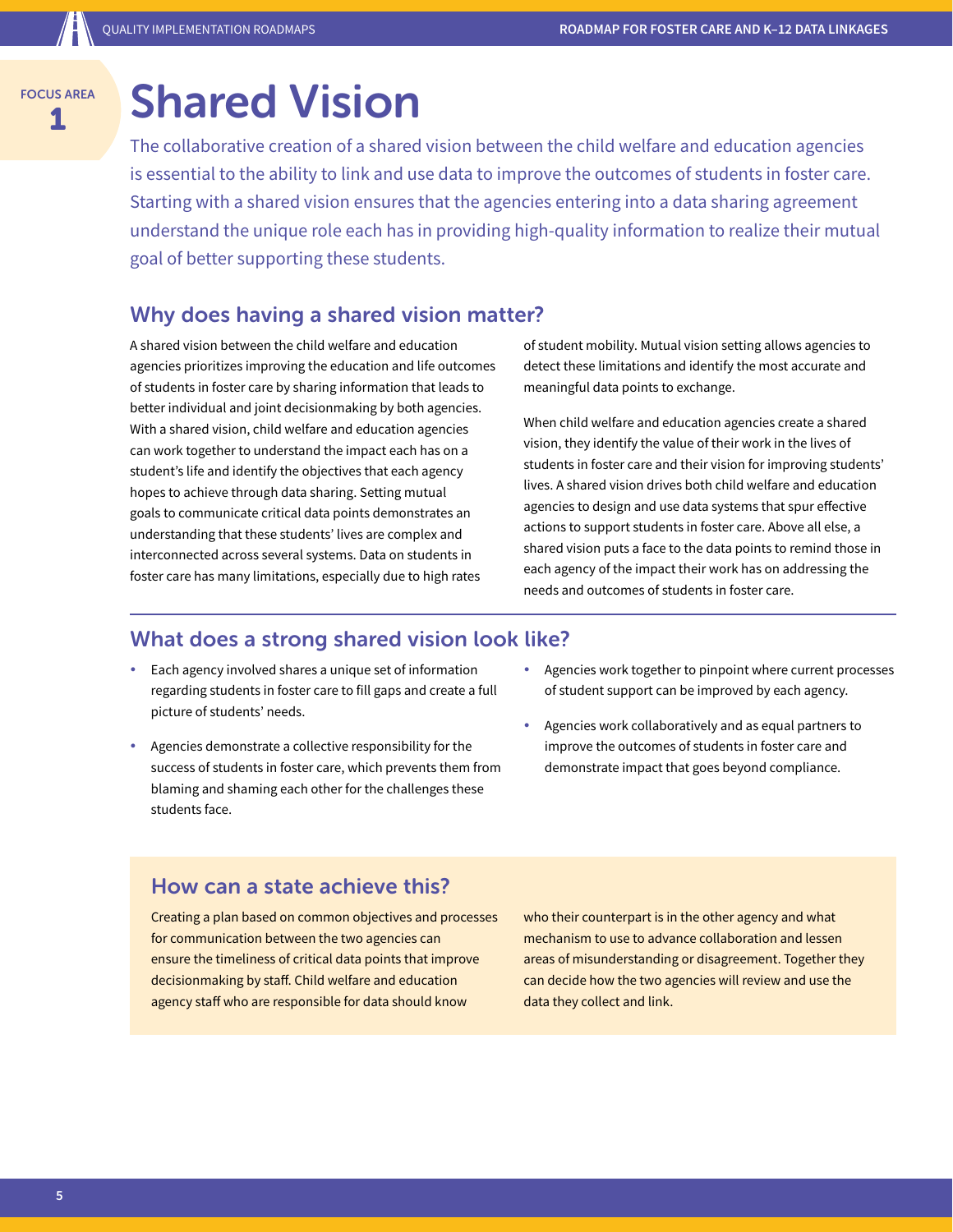**CO** 

#### Shared Vision in Colorado

Colorado's shared vision for using linked foster care and education data to inform individual and joint decisionmaking began well before a data sharing agreement was executed. In 2011, the US Department of Health and Human Services and US Department of Education hosted a national [convening](http://sites.ed.gov/oese/2011/10/national-meeting-on-improving-educational-stability-for-children-in-foster-care/) that brought cross-system state teams together to create an action plan to strengthen educational supports and services for students in foster care. Colorado's resultant state plan included establishing data sharing agreements and launching a [foster care education program](https://www.cde.state.co.us/dropoutprevention/fostercare_index) housed within the Colorado Department of Education. The request to share foster care and education data was successful in part because it was modeled after the existing human services and education data sharing agreement in the state. The foster care education program was initially funded with child welfare, education, and private dollars. This joint investment was part of setting a shared vision.

Once the [data sharing agreement](https://www.cde.state.co.us/dataprivacyandsecurity/cdhs-dsa-113015) was executed, implementation required formalizing partnerships among the state agencies, university researchers, and nonprofit organizations. The partnership developed a guiding statement "to understand the current educational outcomes for students in foster care, factors that affect these outcomes, and create a map for system level reform." Each organization had a complementary leadership role in using the data and communicating the findings to inform policy and practice. The Colorado Department of Human Services conducted an environmental scan relative to the Legal Center for Foster Care and Education's [Blueprint for Change](http://www.fostercareandeducation.org/AreasofFocus/BlueprintforChange.aspx) and convened a steering committee to take a data-informed approach to improving educational stability. The Colorado Department of Education began including outcomes in foster care in state legislative reports. The University of Northern Colorado conducted a series of [studies](http://www.unco.edu/cebs/foster-care-research/) funded by the Institute for Education Sciences to understand trends in the data and the relationship between mobility and educational outcomes. Nonprofit partners, including Mile High United Way, Morgridge Family Foundation, and Casey Family Programs, helped establish shared messaging, engaged youth in the process, and hosted forums for dissemination.

The shared vision has continued through the adoption of the Blueprint for Change and a state-level steering committee's prioritization of the first two goals, which relate to school stability and seamless transitions. These priorities are reflected in a shared research agenda, policy, and practice focus.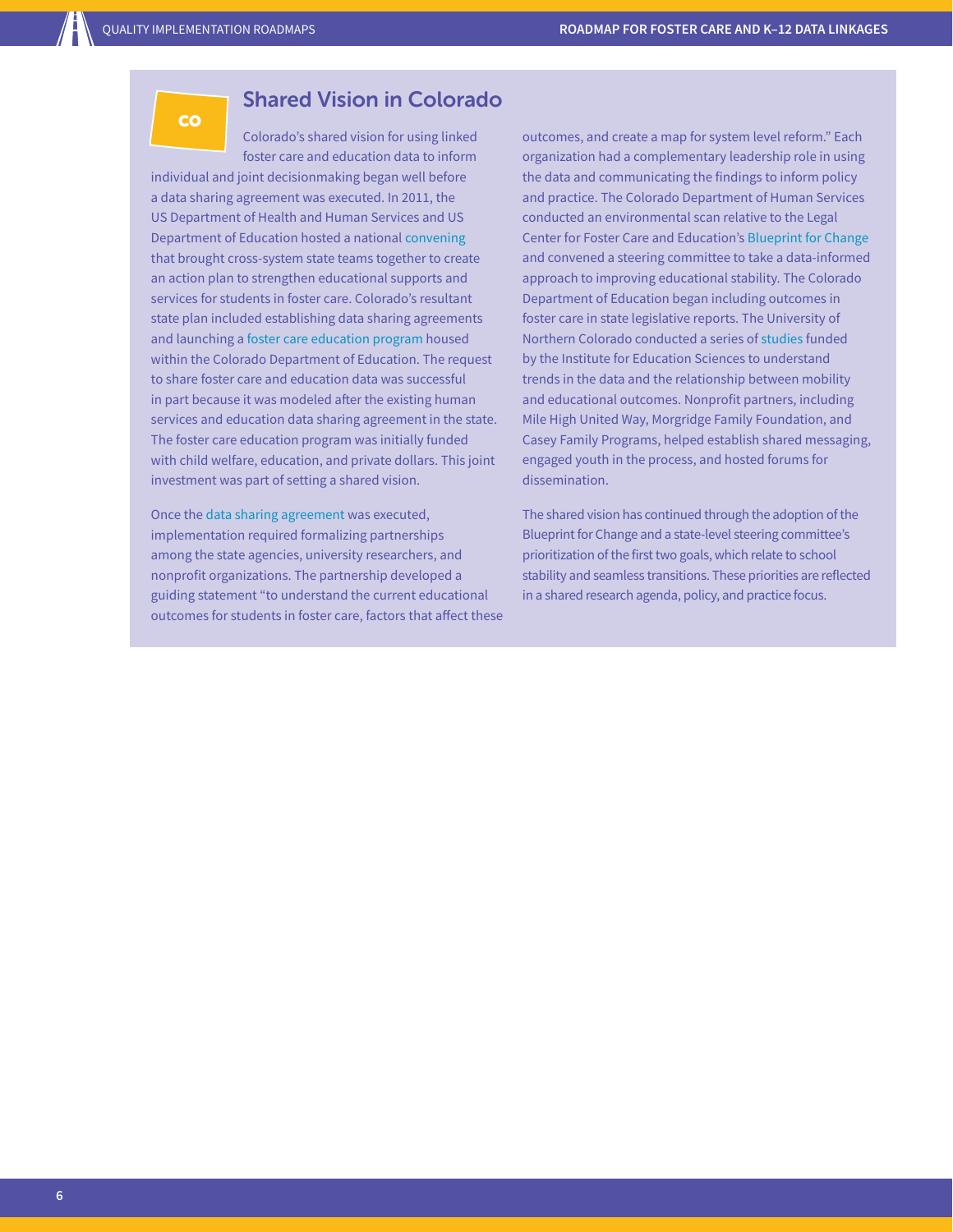## **2** Roles and Responsibilities

Clearly defined roles and responsibilities allow state agencies to adopt a structure in which they can (1) specify how they will support one another around data collection, reporting, and use and (2) create accountability for data quality and security.

#### Why do roles and responsibilities matter?

Clearly defined roles and responsibilities are necessary for states to have secure, high-quality linkages between foster care and K–12 data systems. A clear structure is essential to bringing the right individuals together to oversee and administer the integration of data across child welfare and education agencies. Because the structure of child welfare and education agencies differs greatly among states, each state may take a different approach to defining roles and responsibilities. All parties involved in the linkages need to feel invested in the work and understand the value of linking and sharing data across these often isolated systems.

Clearly defined roles and responsibilities can serve as the structure within which the child welfare and K–12 agencies establish shared ownership of and support for this critical work by creating policies and practices around linking and sharing data. They can develop a good working relationship, especially among those who have similar roles in each agency; eliminate technical barriers; and allow for continuing conversations to take place. Including child welfare and K–12 at the table during meetings and policy discussions on a wider range of issues affecting children in foster care (e.g., educating children in residential settings) can also enhance state policies. The child welfare and K–12 agencies are working together to achieve common goals—supporting all children in the foster care system and improving services. Establishing roles and responsibilities helps create an intentional plan to achieve these goals, not only for the child welfare and education agencies but also for the data partners involved.

#### What do clearly defined roles and responsibilities look like?

- The child welfare and education agencies have high-level support for the data linkages work.
	- The top levels of government (e.g., governor, state legislature, judicial leaders) support systemic collaboration. This high-level buy-in will facilitate review, approval, and fiscal support.
	- Top agency leadership, which may include boards or advisory groups, has bought in.
- The Memorandum of Understanding (MOU) between the child welfare and education agencies is clear from the beginning (see sidebar for more information about MOUs).
- Strong partnerships are established.
	- All relevant stakeholders are represented, including lawyers and other agencies that support students in foster care, such as the court system.
	- Partners outside of the MOU are included in real-time conversations and negotiations that can determine the continued success of the data sharing.
	- Funding for the partnerships is secure.
- A clear point of contact continues to drive the ongoing linkages work on behalf of each agency, and a neutral facilitator is dedicated to the work and can understand the intricacies of both the child welfare and education systems.

#### How can a state achieve this?

To develop clearly defined roles and responsibilities, a state can start by developing policy questions that can be answered using the linked data. Determining what information is needed and should be provided through data linkages helps the state choose the right agency representatives to work together. In Texas, for example, leaders from the Supreme Court of Texas Permanent Judicial Commission for Children, Youth and Families;

Texas Department of Family and Protective Services; Texas Education Agency; and the University of Texas at Austin School of Social Work have identified [questions to consider](http://texaschildrenscommission.gov/media/46343/Texas-Blueprint-Data-Workgroup-Infographic.pdf) for schools, courts, and Child Protective Services on issues from school mobility to dropout prevention. Additional resources about data and information sharing are available on the Legal Center for Foster Care and Education's [website.](http://www.fostercareandeducation.org/AreasofFocus/DataInformationSharing.aspx)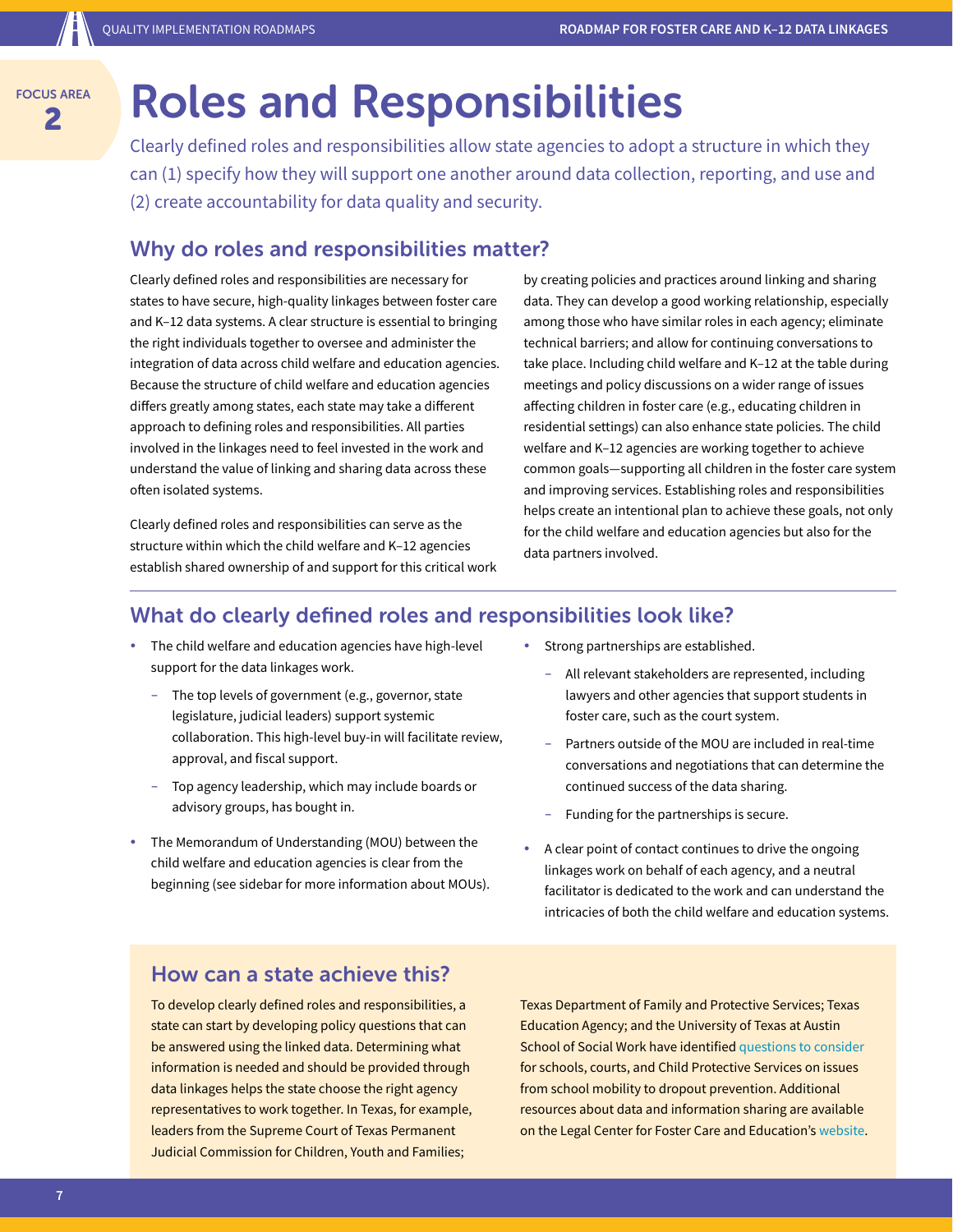#### Memorandum of Understanding (MOU) Tips

Below are some tips for establishing an MOU between a child welfare agency and an education agency for the purposes of linking foster care and K–12 data.

- Determine what data each party wants to share.
- Identify the specific data elements that could be shared and be clear about the meaning and accuracy of each data point.
- Set a clear definition for the cohort of children in foster care that are included (e.g., all children in child welfare custody, all children living in out-of-home care) and a time period for collecting this data (e.g., children in care as of a certain date, at any point during a school year).
- Set clear, realistic, and timely expectations about processes and tasks, what the staffing needs are, and the scope of work.
- Formalize the data governance process at the same time as the data sharing agreement and connect the individuals who have similar roles (e.g., data custodians, data owners, data analysts/researchers) in the child welfare and education systems.
- Determine how often the data will be collected and shared.
- Decide the order of operations for data exchange: Who pulls what data and when? Who gives what data to whom?
- Determine and document what processes and tools will be used for sharing the data securely.
- Consider how many years of data are needed and if the MOU should include sharing prior years of data.
- Develop a plan for communicating what is learned through linked data when establishing the data sharing agreement.
- Decide what kinds of reports and products to develop.
- Develop a clear plan of what will be done with the data after it is exchanged.
- Be flexible; capacity or data needs will change over time.
- Understand who is using the data on the ground and take their insights into consideration.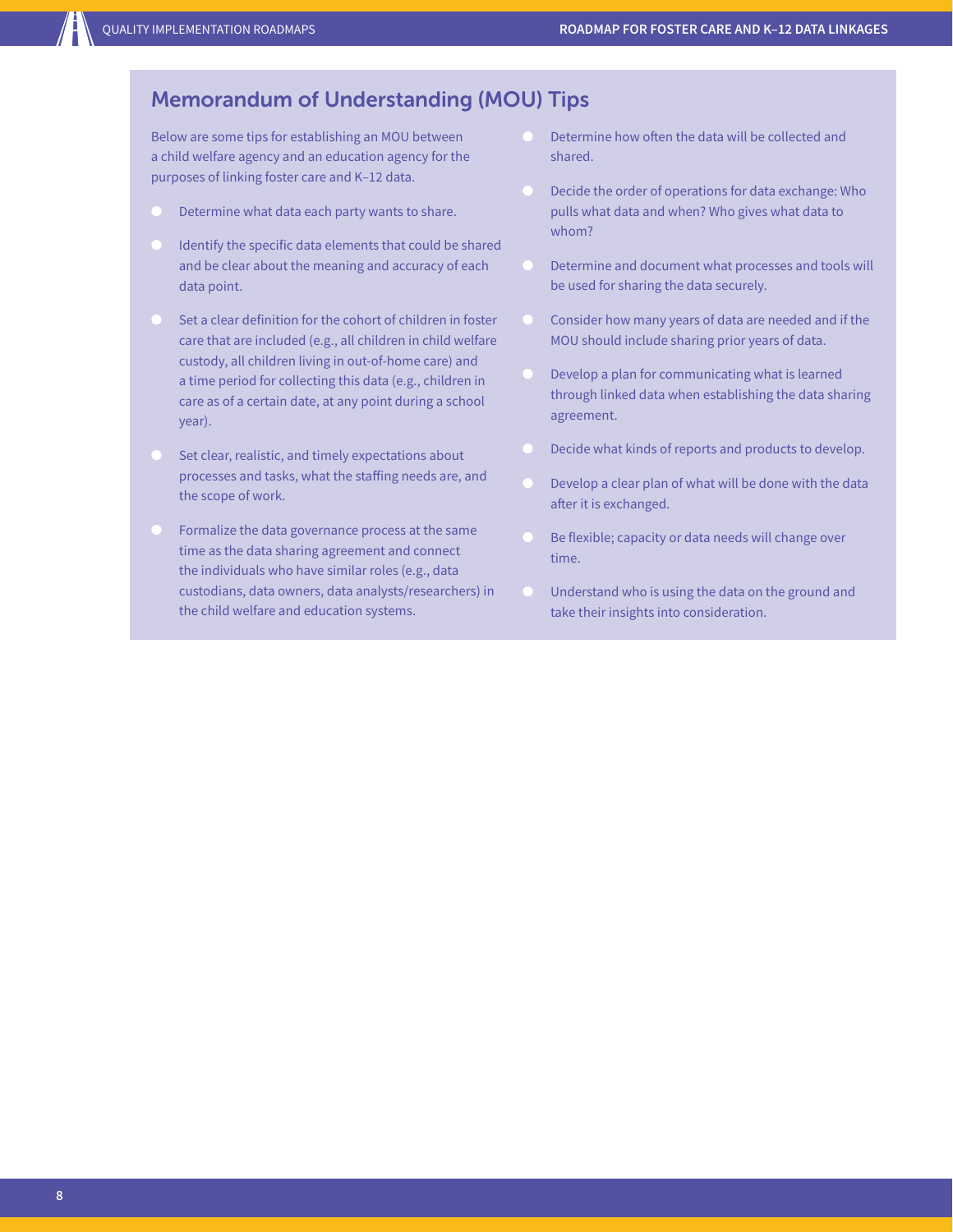## **SAREA** Capacity

Linking data between foster care and K–12 data systems is not a one-time project. States need the capacity, including the structures and staff, to keep up the long-term effort in sustaining these linkages and ensuring that they continue to meet people's changing information needs.

#### Why does capacity matter?

Linking data between foster care and K–12 data systems is often resource intensive; without the right resources, the work cannot be supported or maintained. While the population of students in foster care is small compared to the general student population, these students face substantial challenges. Strong capacity will allow high-quality data to continue to be linked, maintained, and used to shine a light on important issues that affect them.

#### What does strong capacity look like?

- The scope of the data linkages work is clear from the beginning. This clarity involves tying the work to specific resources from the state and identifying what dollars are currently available to support the work.
- Both child welfare and education agency staff have a clear understanding of each agency and its structure and workforce. Developing this understanding requires training and representation from both agencies in meetings.
- A trusted, independent organization prioritizes and tracks the data and assumes the role of project manager and mediator between the child welfare and education agencies. For example, both California and Colorado partnered with third-party researchers who were able to support the capacity of the child welfare and education agencies.

#### How can a state achieve this?

States can look to local agencies or to other states that have an established process for insight into successfully sharing information between child welfare and education agencies. For example, Allegheny County, Pennsylvania, has integrated student and human services data for research and decisionmaking purposes under formal data sharing agreements between the Allegheny County Department of Human Services and 18 local school districts, including Pittsburgh Public Schools, the largest school district in the county. The integrated data provides a comprehensive

picture of students involved in human services and offers greater insight into students, service gaps, and the effectiveness of interventions. Allegheny County has used the linked data to examine issues such as the [impacts of](http://www.alleghenycountyanalytics.us/index.php/2015/11/01/data-brief-the-impact-of-child-welfare-system-involvement-on-school-stability-an-evaluation-of-pittsburgh-public-school-students/)  [child welfare system involvement on school stability](http://www.alleghenycountyanalytics.us/index.php/2015/11/01/data-brief-the-impact-of-child-welfare-system-involvement-on-school-stability-an-evaluation-of-pittsburgh-public-school-students/). In addition, states such as Colorado, Texas, and many others have included "foster care" flags in their state longitudinal data system. California, Colorado, and Washington state are among the states that have partnered with research universities to build capacity.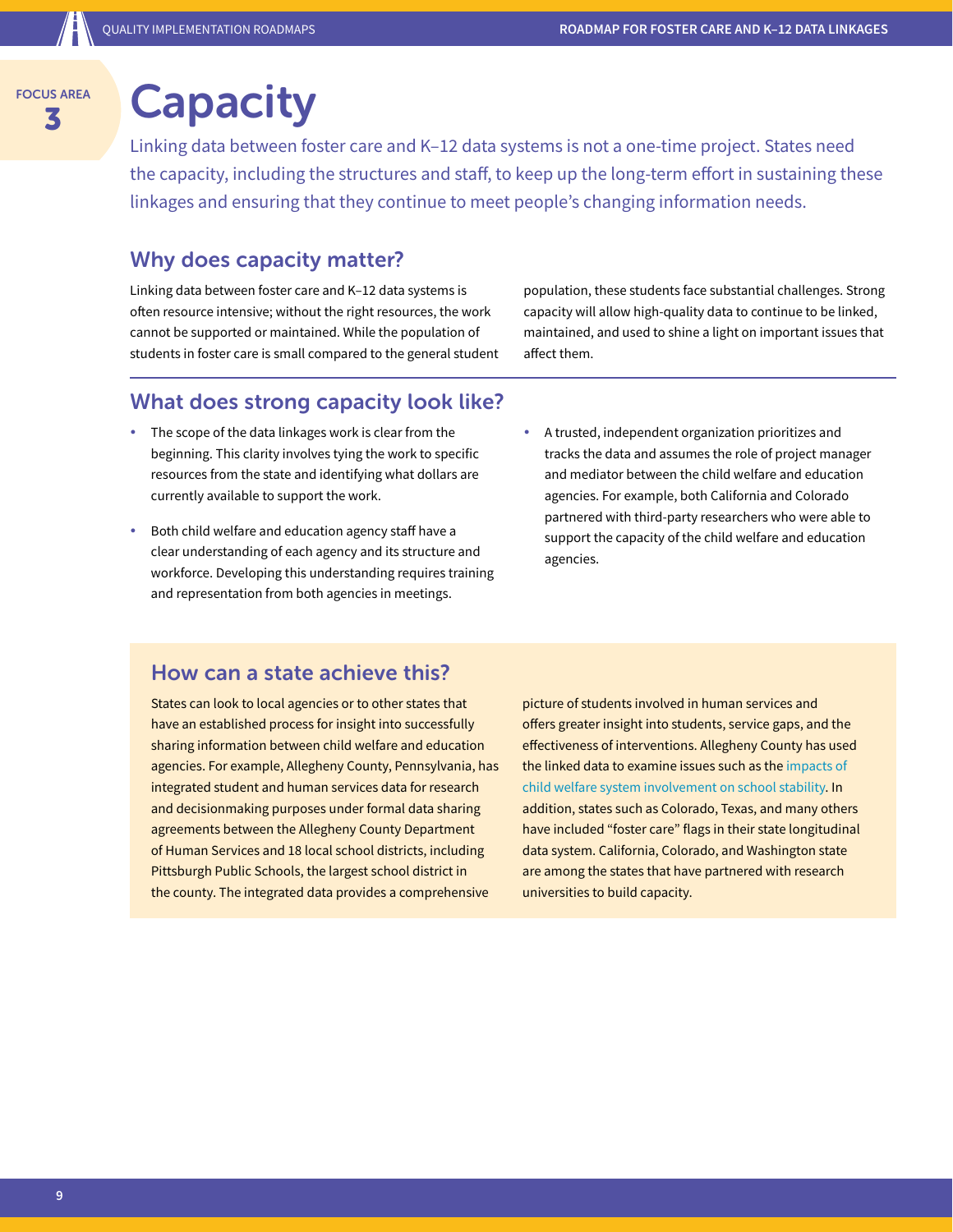

#### Investment in Data Drives Big Change in California

States that are unable to build capacity on their own could consider a partnership with a trusted university or nonprofit organization because

they often have the capacity, expertise, and will to ensure high-quality data and conduct critical analysis to inform policies and improve practice. Foster care and education data sharing takes time and resources, but any investment, large or small, pays off.

To understand the education outcomes of students in foster care in California, the Stuart Foundation supported a study that links child welfare and education data to create an educational snapshot for students in K–12. The [report,](https://www.wested.org/resources/the-invisible-achievement-gap-education-outcomes-of-students-in-foster-care-in-californias-public-schools-part-1/) developed by The Center for the Future of Teaching and Learning at WestEd and the University of California, Berkeley, details a "previously invisible achievement gap" between children in foster care and other students, including students with low socioeconomic status, English language learners, and students with disabilities.

Researchers found that students in foster care constituted an at-risk group that was distinct from low socioeconomic students. Students in foster care were more likely than other students to change schools during the school year. Students in foster care were also more likely than the general population of students to be enrolled in the lowest performing schools, and high school students in foster care had the highest dropout rates and lowest graduation rates.

The research findings spurred widespread state attention and reform, including a change to the local control formula governing school funding, which now includes students in foster care as a targeted group in need of support, and a legislative requirement of a biannual report by the state Department of Education on the education outcomes of students in foster care. This example shows how engaging a third party to help with initial data work can lead to longer term improvements in internal capacity within the agency to focus on data exchange and analysis.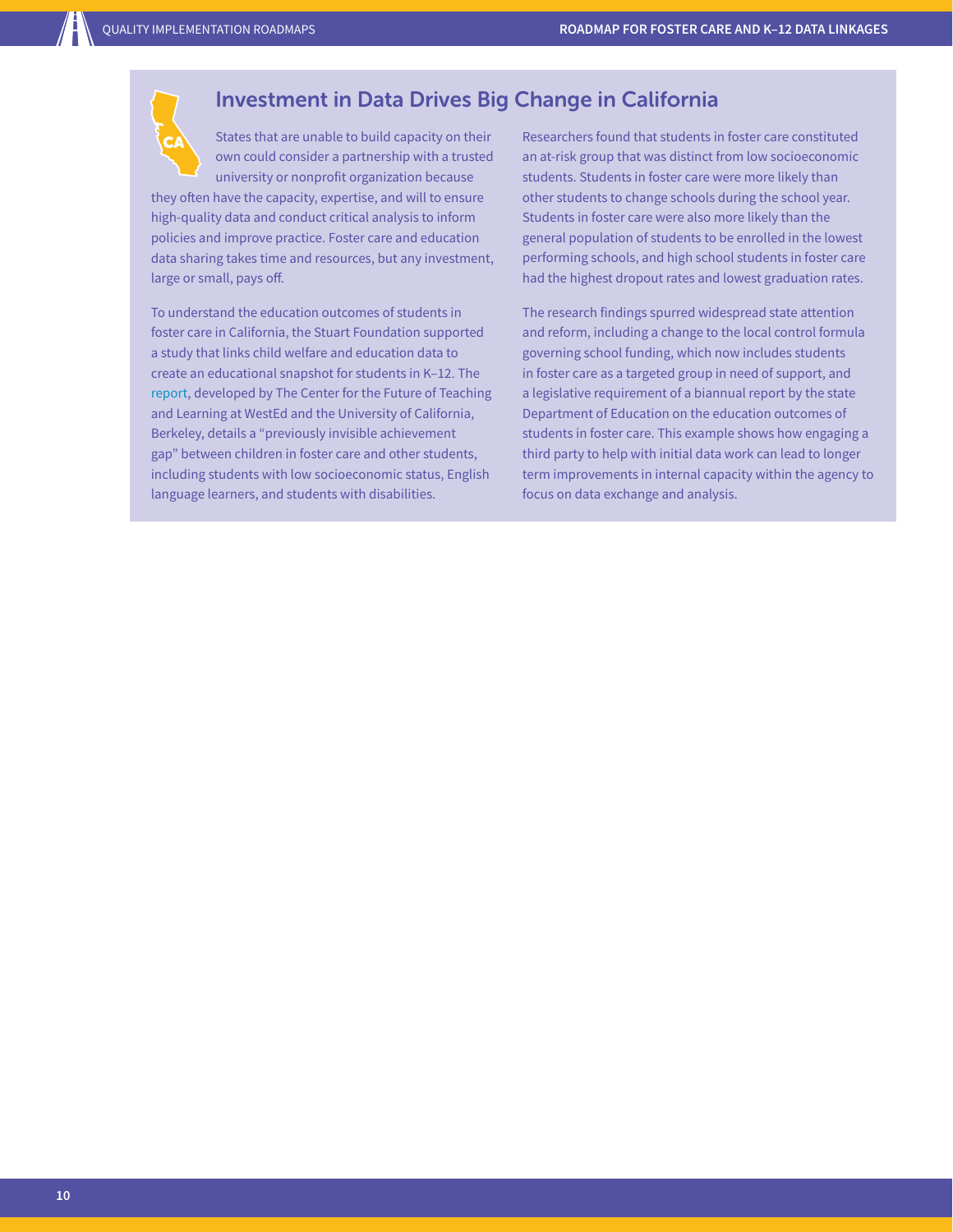## **A ADD IDENTIFICATION AND DATA Matching**

Identifying students in foster care and matching data between systems can be the biggest challenges in creating high-quality data linkages between the foster care and K–12 data systems. Matching is a process that allows the same student's data to be found in different systems. Many students in foster care also belong to other special populations (e.g., special education), and it is important for the matching process to include this information.

#### Why do identification and data matching matter?

The population of children in the foster care system changes daily. These students are also highly mobile. Child welfare and education agencies can work together to ensure that the linkages between their data systems are correctly identifying the population of students in foster care and matching their welfare and education data.

#### What do strong identification and data matching look like?

- A clear and universal definition outlines what it means to be a student in foster care for the purposes of linking and matching data. States can look to federal regulations or [nonregulatory guidance](https://www2.ed.gov/policy/elsec/leg/essa/edhhsfostercarenonregulatorguide.pdf) for a definition.2
- While the federal regulations lay out the definition of "child in foster care," states may also consider other ways to analyze the data to get a better picture of how students are performing. For example, a state may wish to look at how students in various types of living placements (foster care, kinship or relative placements, congregate care settings, etc.) are doing academically. Or a state could compare how students who have been in care for different periods of time are performing (for example, students who have been in foster care for more than two years compared to those who have been in care for shorter periods of time).
- The most meaningful education outcomes for students in foster care, in addition to the data that is required to be reported publicly in annual state report cards, are defined for each grade level. For example, at the high school level meaningful education outcomes can include grade point average, pass/fail for core courses, any repeated grades, or credit accumulation.
- A student in foster care's education data may be pulled by the education agency before, during, and after time spent in the foster care system. Sharing historical data is especially important to accurately calculate high school graduation rates disaggregated by foster care status.
- Collaboratively, the child welfare and education agencies identify missing data and determine what pieces of data are complete enough to use.
- Collaboratively, the child welfare and education agencies consider other sectors outside of child welfare and education to match data with to ensure a complete picture of students' experiences.
- Collaboratively, the child welfare and education agencies look to existing processes for matching data for other special student populations (e.g., special education students, homeless students), consider applying the same business rules, and use the same sequencing of how data is reported. Using existing processes may allow for more accurate comparisons of data across special student populations and a better understanding of the education outcomes of different student groups.
- Expectations for the timeliness of the information included in the match are clearly specified.

<sup>2</sup> A "child in foster care" is defined in 45 C.F.R. §1355(a): *Foster care means 24-hour substitute care for children placed away from their parents or guardians and for*  whom the title IV-E agency has placement and care responsibility. This includes, but is not limited to, placements in foster family homes, foster homes of relatives, group *homes, emergency shelters, residential facilities, child care institutions, and preadoptive homes. A child is in foster care in accordance with this definition regardless of*  whether the foster care facility is licensed and payments are made by the State, Tribal or local agency for the care of the child, whether adoption subsidy payments are *being made prior to the finalization of an adoption, or whether there is Federal matching of any payments that are made.*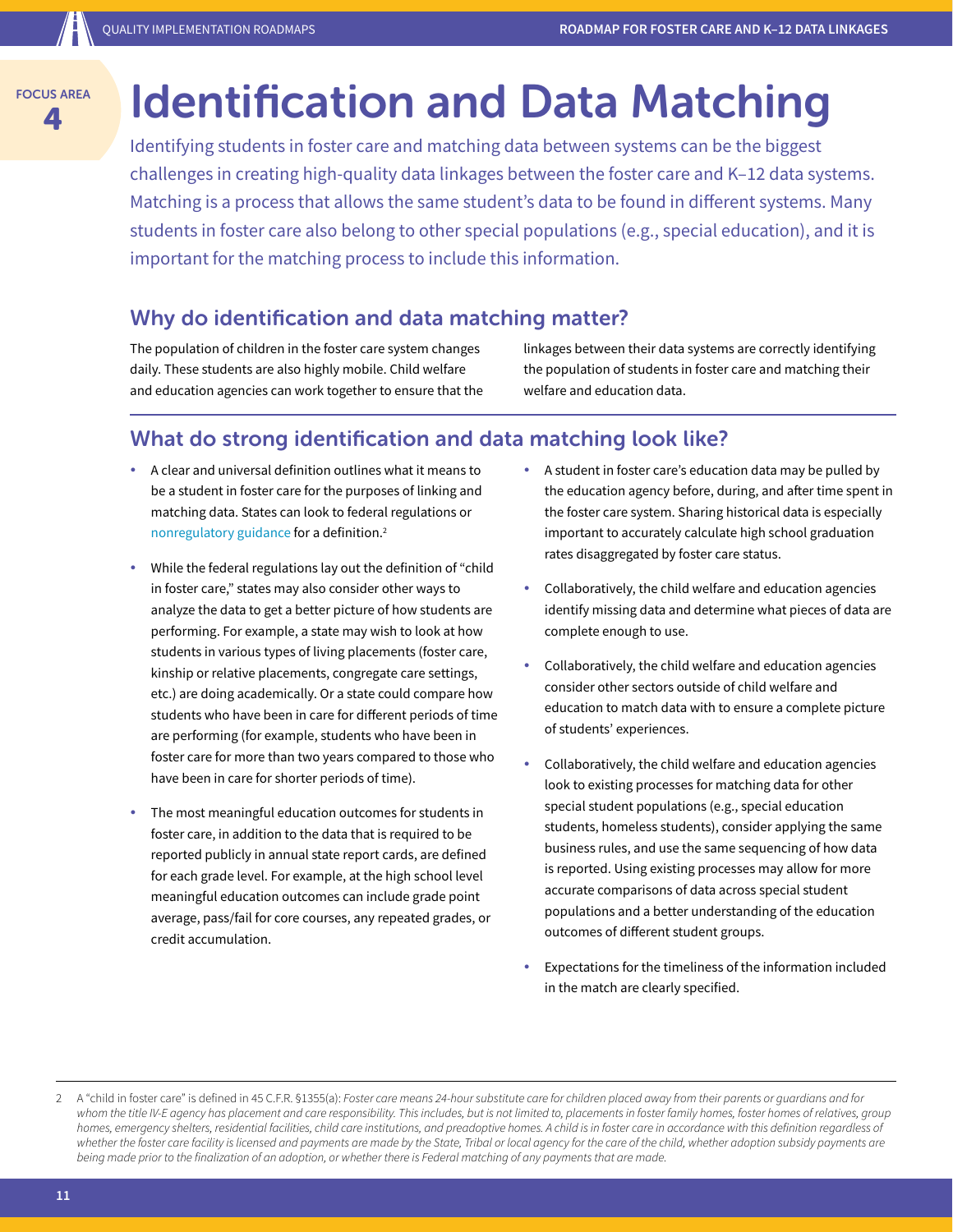- The linkages between foster care and K-12 data systems are dynamic and updated more often than once a year. For example, Colorado updates quarterly, and the District of Columbia updates nightly.
- Each student in foster care has a unique student identifier that comes from one clear source (e.g., the state education agency) and prevents him or her from being double counted when data is linked. **Ideally, this unique identifier is used by both the child welfare and education agencies.**  But since child welfare agencies do not always collect state student identifiers, accurate linkage often requires a student's date of birth, first name, last name, and perhaps a geographical identifier (e.g., county) to be used to link

his or her information across data systems. Alternatively, a codebook can be created to crosswalk the unique education identifier and the unique child welfare identifier.

There is a mechanism to manually review and "clean up" the data match. This review helps child welfare and education agencies identify and correct duplicate records. It also supports a process to identify "near matches" between the foster care and K–12 data systems. This process ensures that, for example, a student named Sam Jones in one data system and Samantha Jones in another data system is the same student by using additional data to determine if these records represent the same student.

#### How can a state achieve this?

States should actively engage stakeholders at all levels of government and across agencies when preparing to link data between the foster care and K–12 data systems. When looking for support for state-level data sharing between child welfare and education agencies, states can tap existing leadership task forces or commissions where child welfare and education agencies may already be connecting. For example:

- Every state has a Court Improvement Program (CIP), which is funded by a grant from the US Department of Health and Human Services. As a requirement for receiving the funds, every state's CIP must have a task force that includes leadership from child welfare agencies and courts. Education agencies are often included in the task force. Typical activities include joint agency-court training, linked agency-court data systems, and legislative changes. These task forces are a natural fit for supporting child welfare and education data linkages.
- Most states have a cross-agency data governance body that is responsible for overseeing data matching, sharing, and use across early childhood, K–12, postsecondary, and the workforce. The state child welfare agency can explore being represented in this data governance body to ensure that the needs of students in foster care are being considered in broader conversations and decisionmaking about education data.
- Many states have a children's cabinet that is made up of heads of government agencies that have child- and youth-serving programs. Members of these children's cabinets develop shared goals and communicate openly about best practices.
- States already should share data across child welfare and education systems for other purposes, such as identifying students who are eligible for free and reduced-price lunch or early childhood education programs. Existing data sharing agreements can be used as models.

# NY

#### Identification and Data Matching in New York

In New York state, Office of Children and Family Services (OCFS) records of children

who are placed in out-of-home care are matched with public school district records, which are reported by the New York State Department of Education's (NYSED) statewide Student Information Repository System for the purposes of OCFS case management and research. The match rate is approximately 92 percent for the students living in out-of-

home care. Child welfare directory information for students in out-of-home care is transmitted by OCFS through a secure process, and then NYSED securely returns education records for the matched students. Every September, the record match and data exchange occurs for all students in out-ofhome care. As children come into care, biweekly matches and data exchange occur throughout the year.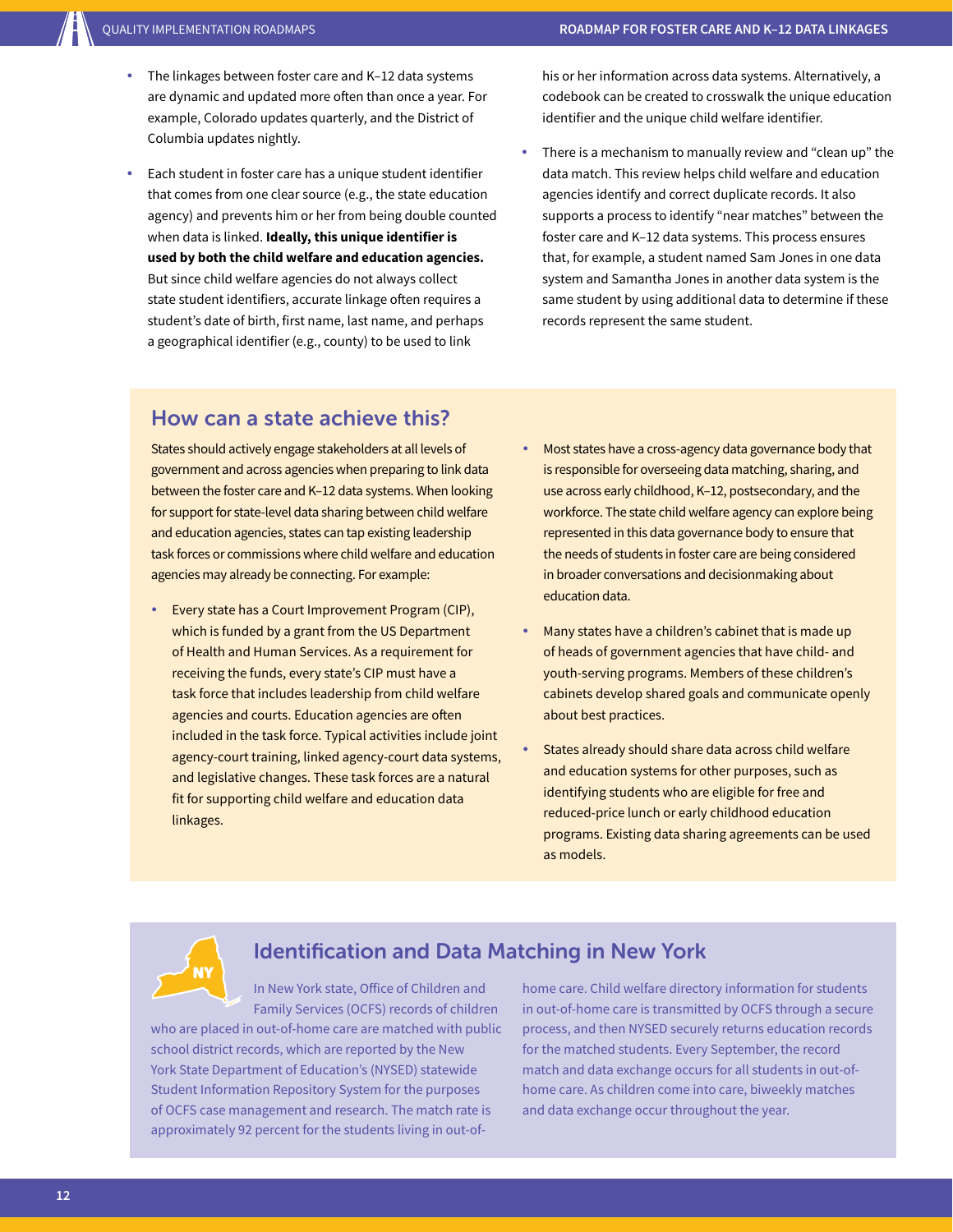#### FOCUS AREA **SAREA** Data Quality

Ensuring the quality of the data included in the linkages between foster care and K–12 data systems is critical to building collaboration and trust in the data used to inform sound decisions in which all stakeholders have confidence. High-quality data follows individual children over time and across the child welfare and K–12 agencies. High-quality data is also accurate, timely, user friendly, useful, comparable, and presented as part of a bigger picture.

The quality of data improves with frequency of use because the information becomes refined and any errors are quickly identified and corrected. Tracking data sources further enhances data quality as inaccurate information or other issues can be reported to the source agency. Professional development in this area can be used to coach case managers, teachers, and staff on how to determine the quality of data they use. High-quality data can be used not only to accurately report on the education outcomes of students in foster care, but also to empower child welfare case workers to have conversations with students in foster care and their schools about having correct information for these students.

#### Why does data quality matter?

If data is to be used and valued across the child welfare and K–12 agencies, it must be high quality. Ensuring the quality of foster care data is especially challenging given the high mobility of the student foster care population. Communication among agencies is essential to ensuring that high-quality data is being linked across the child welfare and K–12 agencies.

When collecting information, data quality should be considered over quantity. Having high-quality data at the point of a child's

#### What does good data quality look like?

- The child welfare and education agencies determine which data source is the best source for each data item (e.g., the K–12 data system is the best source for the student identifier, and the foster care data system is the best source for the date of birth).
- Feedback loops are in place that allow users to report data issues to the agency involved to ensure data quality. Feedback loops also allow information to flow back to agencies to communicate data value and quality.
- Documentation (e.g., codebooks, business rules, manuals, data dictionaries) has been created and centrally stored to ensure accurate data collection and is aligned across foster care and K–12 data systems. Documentation for data entry has been distributed to those responsible for data entry, and guidance has been provided on authoritative sources for data (e.g., vital records). Important indicators are flagged, and both agencies are aware of what they are. Both

agencies are transparent about the data definitions being used. For example, does the graduation rate for high school students in foster care refer to the year the student actually graduated or the year in which he or she was expected to graduate? Does the graduation rate include summer graduates?

- y A process is in place to systematically examine the quality of the data linkages between foster care and K–12 data systems and ensure that problems get solved iteratively. All discrepancies between the two data systems are highlighted and addressed (e.g., a student's child welfare case worker can change with each disciplinary action).
- The child welfare and education agencies conduct a joint periodic review of the data's accuracy, which allows information technology and agency staff to enhance the system and identify what data is missing or no longer needed.

entry into the foster care system reduces the time, effort, and cost of identifying and correcting low-quality data. Accurately recording a few pieces of vital information on student progress and using that information to improve student outcomes allows policymakers, case managers, child welfare case workers, teachers, education leaders, and parents to focus on the most important data and see the value in data linkages.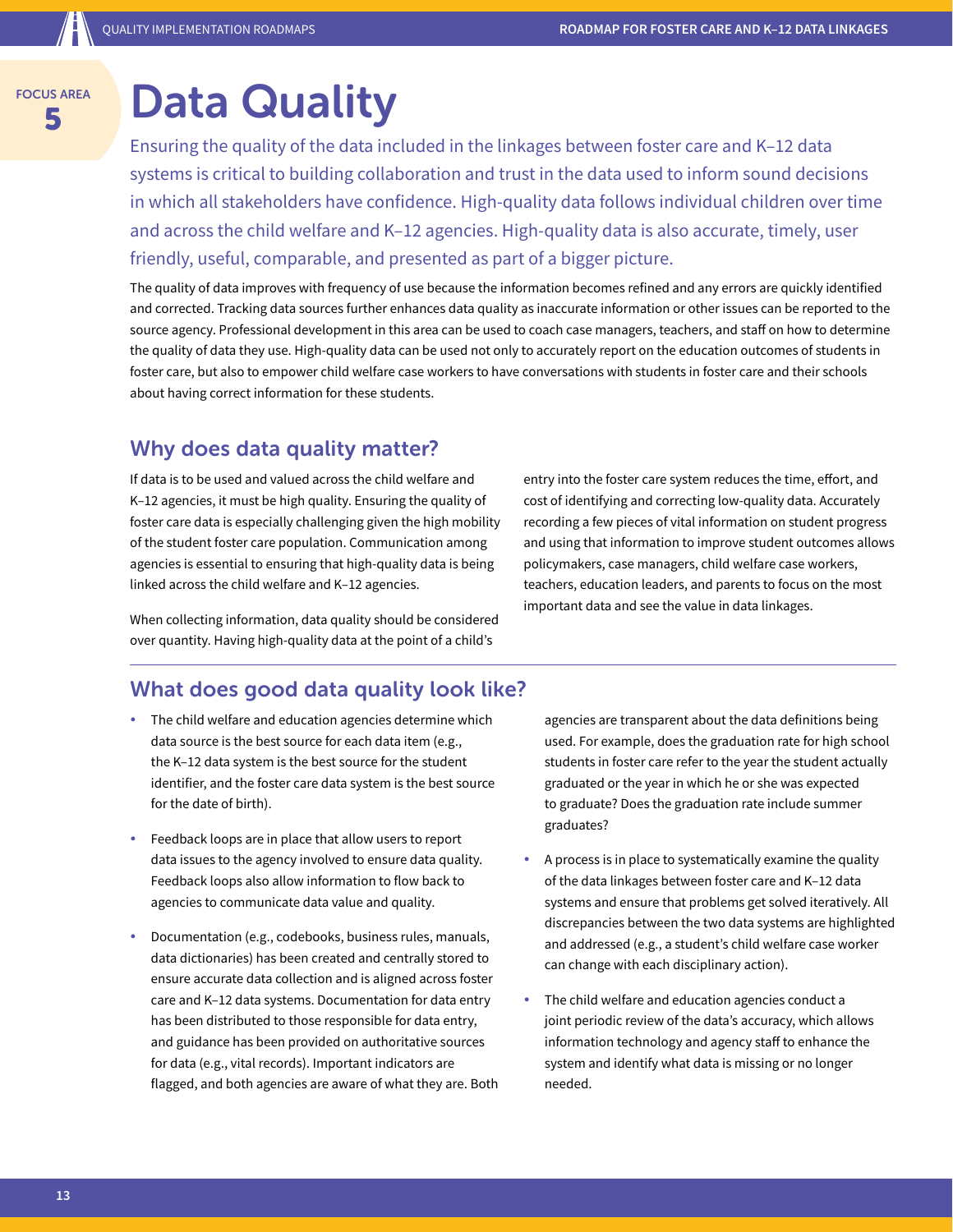- The child welfare and education agencies agree on which agency is responsible for each data element and in which direction data sharing happens. Certain data must flow in each direction to ensure a high-quality linkage.
- A well-designed automated system is established and designed around user needs and business practice to support better data collection and allow staff to focus on how they can directly serve students in foster care.

#### How can a state achieve this?

States can encourage the collection of high-quality data at the local level. States can create feedback structures to report data discrepancies to local agencies and lay the groundwork for effective data linkages and high-quality data.

A key component of ensuring quality data is the alignment of data systems across agencies. The [Common Education](https://ceds.ed.gov/Default.aspx)  [Data Standards](https://ceds.ed.gov/Default.aspx) is one resource for states looking to standardize their data systems for linking and sharing data between foster care and K–12 data systems.

#### Define Your Terms

Education and child welfare agencies often use the same terms but with different meanings. To facilitate high-quality linkages between foster care and K–12 data systems, agencies can come to a shared understanding of common terms, such as the following:

- assessment
- evaluation
- mobility
- residential
- school type/setting
- 
- facilities
- 
- 
- transition plan
- caregiver
- 
- placement
- - school of origin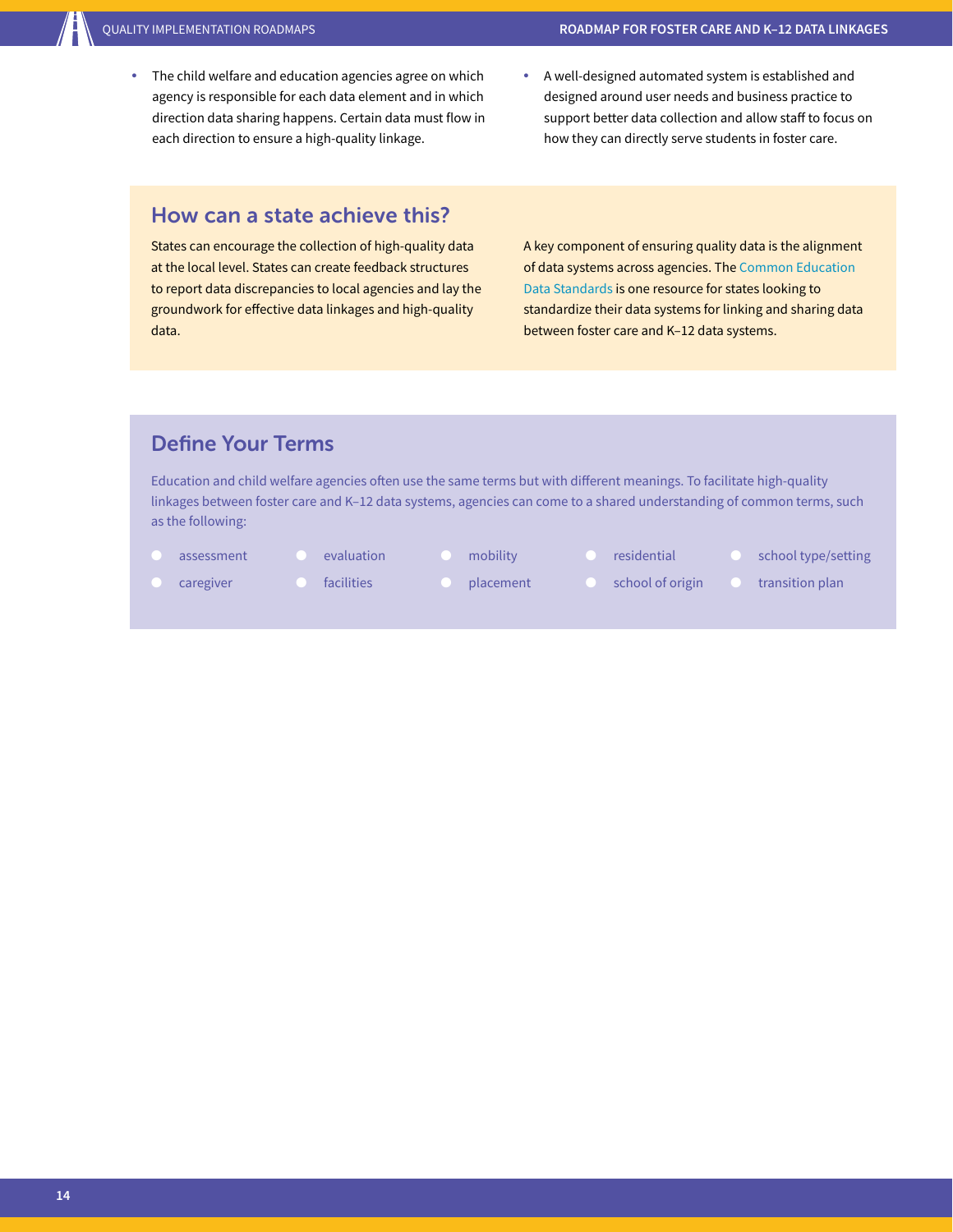#### Data Quality in the District of Columbia

In the District of Columbia, the Child and Family Services Agency *(the state child welfare agency)* and the Office of the State Superintendent for Education *(the state education agency)* entered into a data sharing Memorandum of Agreement. The parties to the agreement developed interoperability between the Statewide Longitudinal Education Database System and the State Automated Child Welfare Information System to allow for secure automated information sharing. Once daily, a match is run directly to a feed accessible by both agencies to create a comprehensive list of students in foster care enrolled in school in the District. DC

At the outset, the partner agencies met and formed an Interface Control Document to define and map data points to share. Next, a match system was defined based on unique identifiers. This match generates an error report for each agency to rectify any data discrepancies.

This interoperability enables the education agency to access information about students in foster care, including up-todate contact information for the case worker, and it enables the child welfare agency to access current enrollment information and other educational outcome data.

In addition, the child welfare agency is able to make requests for student-level educational outcome data (such as attendance, grades, standardized test scores, and grade point average) upon completion of each school term. The data allows the child welfare agency to (1) share the information directly with case workers to inform case planning; (2) work with the school directly to evaluate appropriate school placement or necessary intervention to stabilize school placement; and (3) make data-driven decisions regarding systemwide resources.

The child welfare agency securely shares this education information directly with the foster parents and youth through the use of mobile applications—the Foster Parent App and the Youth App. See below for screenshot examples.

 $\bullet$  :  $\Box$  :

| ●●●DD AT&T 수<br>$\zeta$ Back                        | 4:50 PM<br><b>JOSEPH SULLY</b>                                | $\bullet$ . $\bullet$ .         | ●●●○○ AT&T 全                                         | 9:29AN<br><b>Educatio</b> |
|-----------------------------------------------------|---------------------------------------------------------------|---------------------------------|------------------------------------------------------|---------------------------|
|                                                     |                                                               |                                 |                                                      |                           |
| Maie                                                | <b>JOSEPH SULLY</b>                                           |                                 | Deadlines                                            |                           |
| Birthday                                            |                                                               | 10/24/2006                      | <b>SAT</b>                                           |                           |
| School/Day Care                                     | Payne Elementary School,                                      | Grade 3                         | <b>DC TAG</b>                                        |                           |
| Race                                                | Black or African American                                     |                                 |                                                      |                           |
| Individualized Education Program                    |                                                               |                                 | <b>FAFSA</b>                                         |                           |
| Birth Certificate On File                           |                                                               |                                 |                                                      |                           |
| Siblings                                            | (Biological)), MANDY (Sister                                  | RANDY (Brother<br>(Biological)) | ETV                                                  |                           |
| Medical                                             |                                                               | s                               | <b>ACT</b>                                           |                           |
| Court                                               |                                                               | S.                              | <b>SAT</b>                                           |                           |
|                                                     |                                                               |                                 | <b>PSAT</b>                                          |                           |
| $\lceil a \rceil$<br>$\langle \cdot, \cdot \rangle$ | (  )                                                          |                                 | لعا                                                  |                           |
| Children<br>Licensino                               | Collaboration References<br><b>Mock Foster Parent Profile</b> | Profile                         | Employment<br>Education<br><b>Mock Youth Profile</b> | Resources                 |

| <b>Education</b>                 |           |           |                                      |         |  |
|----------------------------------|-----------|-----------|--------------------------------------|---------|--|
| Deadlines                        |           |           |                                      |         |  |
| <b>SAT</b>                       |           |           | Deadline: 2/1/2017<br>Apply <b>A</b> |         |  |
| <b>DC TAG</b>                    |           |           | Deadline: 7/1/2017<br>Apply >        |         |  |
| <b>FAFSA</b>                     |           |           | Deadline: 7/1/2017<br>Apply >        |         |  |
| ETV                              |           |           | Deadline: 6/30/2017<br>Apply >       |         |  |
| <b>ACT</b>                       |           |           | Deadline: 7/1/2017                   |         |  |
| <b>SAT</b>                       |           |           | Deadline: 7/1/2017                   |         |  |
| <b>PSAT</b>                      |           |           | Deadline: 7/1/2017                   |         |  |
|                                  | Lol       |           | 目                                    | Profile |  |
| Employment<br>Mock Vouth Drofilo | Education | Resources | Transition                           |         |  |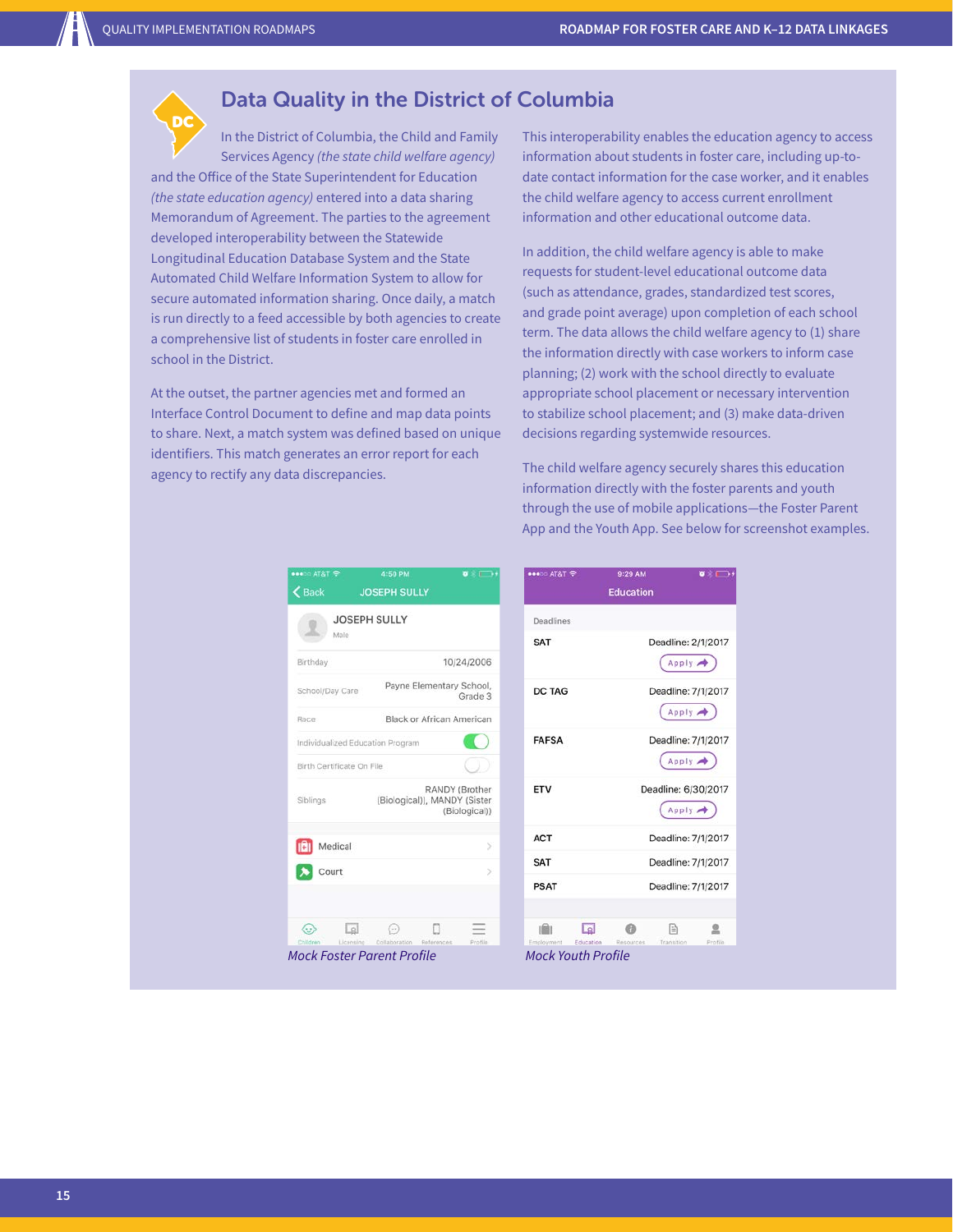#### Data Elements To Share

**Below is a list of some data elements our expert group recommends could be shared between child welfare and education agencies. They are a mix of both local and state data elements. As described in this section, jointly determining not only** *which* **elements should be collected and shared but also which agency is the best** *source* **of the element is important.** 

#### **FROM EDUCATION AGENCIES**

#### **STATE-LEVEL DATA**

- Demographic indicators (race, ethnicity, gender, English language learner status, free and reduced-price lunch status)
- **Special education status** 
	- $\odot$  Type of disability the child has
	- © Whether the child has an Individualized Education Program
- Participation in state annual assessments in reading and math
- Academic achievement
	- © Standardized test scores
	- © Whether the child repeated a grade
	- © Graduation/anticipated graduation
- Attendance
- Type of school placement (neighborhood district, charter, residential, alternative education)

#### **LOCAL DATA**

- Discipline records
- Enrollment history, number of school moves, and reasons for those moves
- Transportation provided by the local education agency
- Whether the child is in career technical education
- Whether the child is in gifted and talented education
- Leaver status: whether the child graduated
- Kind of educational setting the child is in (classroom setting, self-contained classroom, virtual school program)
- Credits in core courses or pass/fail on core courses
	- © Credit accumulation toward graduation
- **School quality**
- Course completion: whether the child completed collegeready coursework
- School of origin
- Type of schools the child has attended, including whether this child attended an alternative or charter school
- Whether this child had any early childhood education experiences

#### **FROM WELFARE AGENCIES**

- Name and contact information for child welfare case worker
- Length of time in care
- Type of living placement
- Number of out-of-home placements
- Whether the child is in kinship care (staying with relative)
- Whether the child remained in the same school when entering and while in foster care
- Whether the biological parent is still making education decisions
- Whether there is a person appointed or designated to serve as the child's education decisionmaker
- Whether the child had a history of truancy prior to entering foster care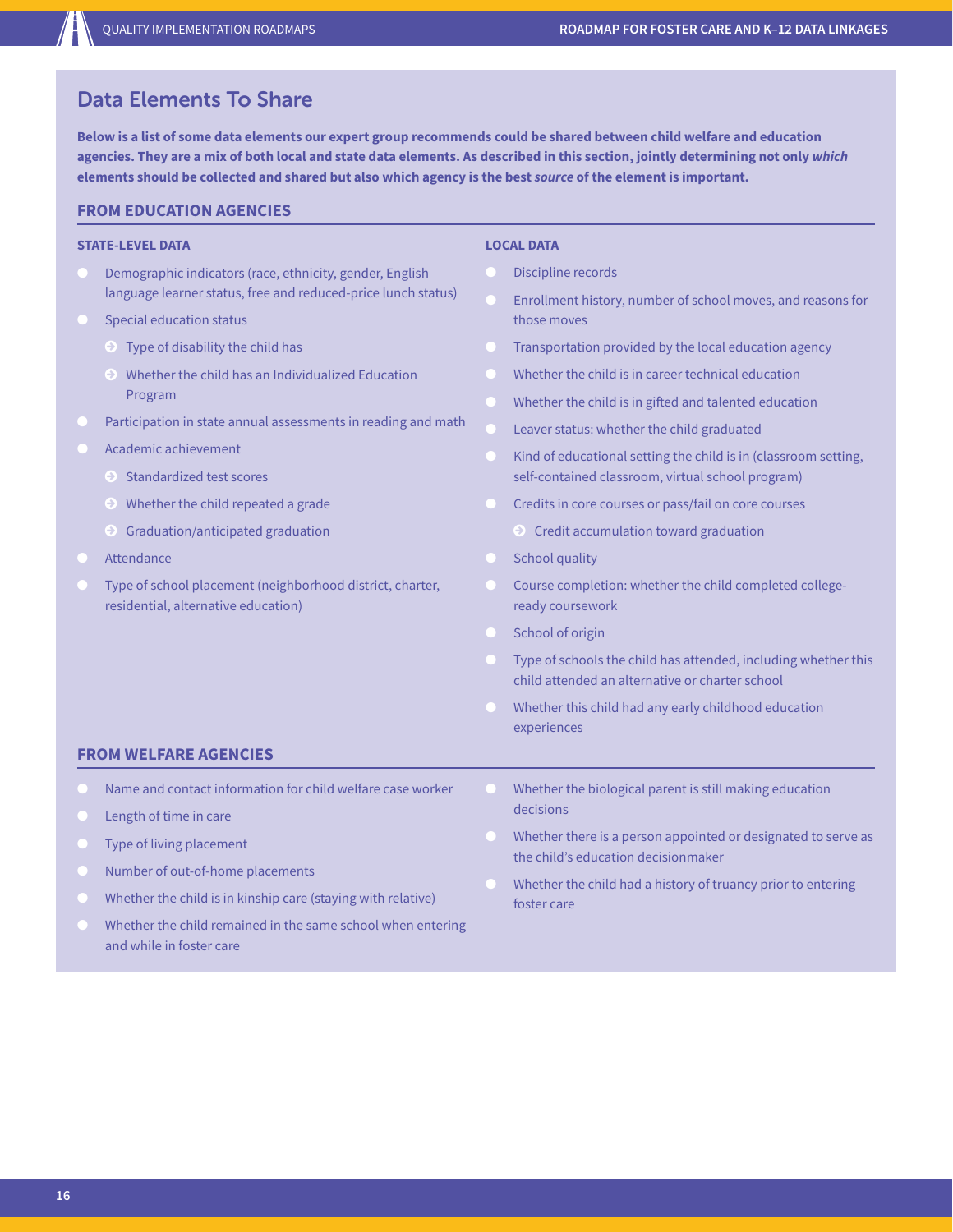## **6 Barea Data Analysis, Reporting, and Use**

Data analysis, reporting, and use allow teachers, case managers, child welfare case workers, education leaders, researchers, and other partners to answer questions about the progress students in foster care are making academically and the progress of the education system at large.

States need to ensure that they can meet federal reporting requirements, but linking data between foster care and K–12 data systems should be done for reasons beyond compliance. States should consider who will have access to the linked data (including differentiating access to individual student-level data and aggregate data) and what questions need to be answered through their analysis of this data. Additionally, states should determine how the results of data analysis will be delivered to stakeholders, including the public, so that vital information necessary for decisionmaking is available while individual student data remains protected. Data analysis, reporting, and use should have meaningful purposes for both child welfare and education agencies and must lead to actionable data that improves decisionmaking around students in foster care.

#### Why do data analysis, reporting, and use matter?

Data should be used to make the best decisions to support students in foster care and their education. Analysis of data on foster care students is key to finding solutions for identified challenges and policy issues. Reporting the findings of data analysis allows policymakers, child welfare case workers, foster parents, and other stakeholders to take action. When foster care data is linked to K–12 data and used to meet the needs of students in foster care, support for the practical use of linked data can grow.

#### What do high-quality data analysis, reporting, and use look like?

- All agencies involved determine at what level to report data, how high-quality data is made available at local levels, and who has access to what data and when.
- State and local governments work together to specify the levels of analysis, reporting, and use at the state and local levels. The state can be responsible for conducting research, allocating resources, and identifying best practices that can be shared.
- All agencies involved determine how to disaggregate data by items such as race/ethnicity or length of time in care so it is actionable for both child welfare and K–12 agencies.
- Data is structured differently for research and evaluation versus operational use (e.g., caseworkers' access to education records).
- Agencies take a collaborative approach to identifying data uses that include child welfare, K–12, researchers, and key partners (e.g., universities, nonprofit organizations that support students).
- Data can be cross-tabulated to uncover patterns for different populations of students in foster care. For example, the length of time in care can be analyzed by students' race and number of suspensions/expulsions.
- Data on students in foster care can be compared with data on other subgroups of students and the student population as a whole.
- Research has a clear purpose, which allows agencies to think about reporting in different formats for different audiences (e.g., dropout prevention office; special population information).
- States complete their reporting requirements as mandated by ESSA.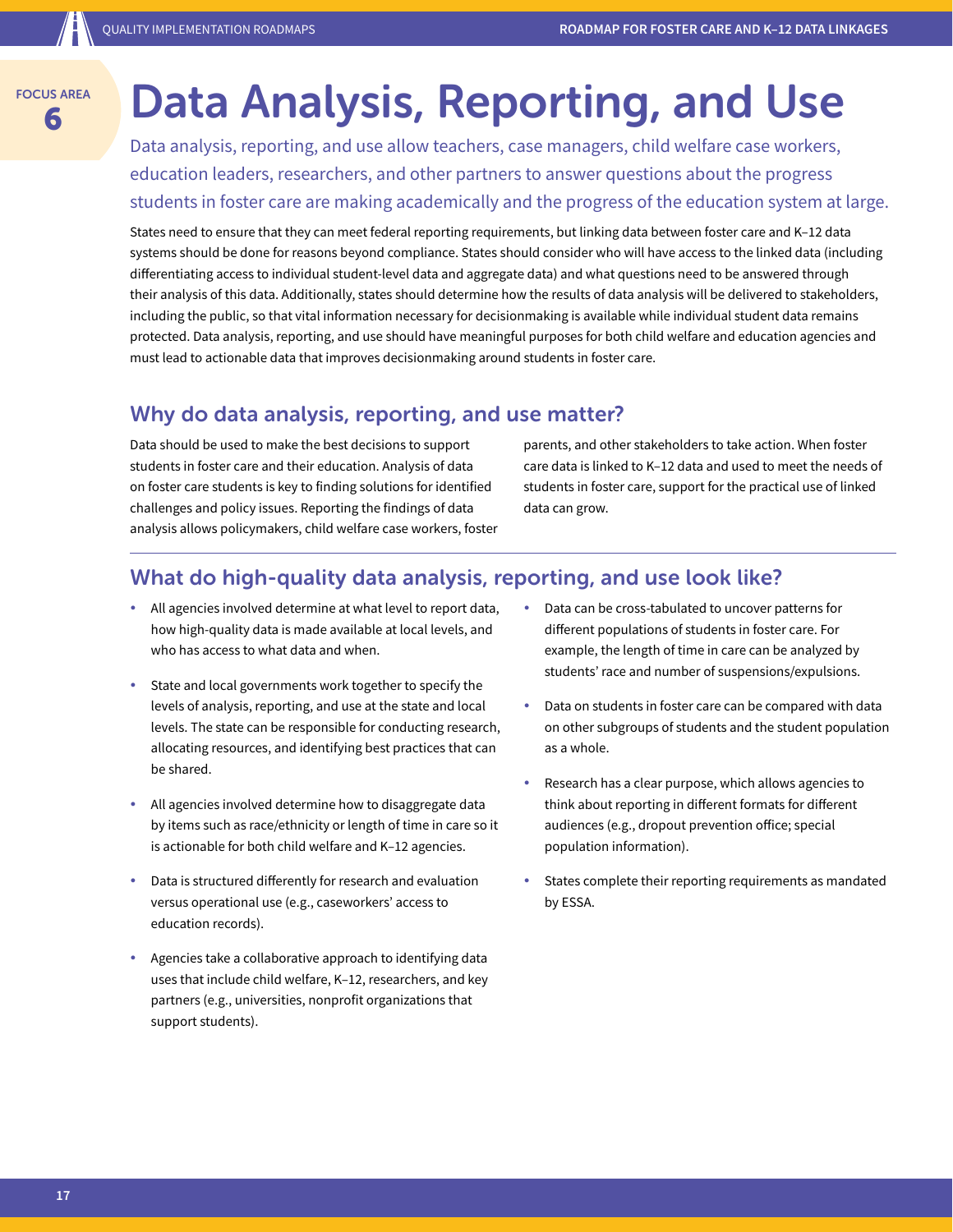TX

#### How can a state achieve this?

States can lay the foundation for secure and accessible linked data by creating data access policies that answer the following questions:

- Who has access to the data?
- What data do they have access to?
- How do they have access to the data?
- Why do they have access to the data?

To guide data analysis, reporting, and use, states can develop a set of questions to be answered with linked data. These questions may include the following:

How is length of time spent in care associated with education outcomes for students in foster care?

- How prepared are students in foster care for college and career?
	- What challenges have students encountered?
	- What milestones has each student reached?
- Is the data used to help mobilize resources on behalf of the students who need them most?
- Is the data used to inform program planning and policies?
- What capacity exists to actually make use of whatever linked data the state is able to produce?
- Is the analysis of data valid?

#### Data Analysis, Reporting, and Use in Texas

In a state as big and diverse as Texas, marshaling the people and resources to help students in foster care achieve better school outcomes is a monumental task. In 2010, leaders of the Supreme Court of Texas heard the call to improve education outcomes for the approximately 30,000 children and youth in the state's foster care system. They took action by forming the [Education](http://texaschildrenscommission.gov/)  [Committee](http://texaschildrenscommission.gov/) of the Permanent Judicial Commission for Children, Youth and Families to identify improvement areas and by issuing an order for child welfare, education, and other leaders to participate in the committee.

The Education Committee led subcommittee and workgroup discussions over an 18-month period with more than 100 high-level court, education, and child welfare leaders in Texas. These discussions led to the creation of a plan named the *[Texas Blueprint: Transforming Education Outcomes for](http://texaschildrenscommission.gov/media/23044/TheTexasBlueprint.pdf)  [Children and Youth in Foster Care](http://texaschildrenscommission.gov/media/23044/TheTexasBlueprint.pdf).* The blueprint outlines 130 recommendations to improve school experiences for children in foster care. The recommendations are based on seven areas that the Education Committee identified for improvement: judicial practices; data and information sharing; multidisciplinary training; school readiness;

school stability and transitions; school experience, supports, and advocacy; and postsecondary education. An implementation task force was then created to prioritize and implement the recommendations across these seven areas. The task force formed three workgroups, including one on data and information sharing. One of the key recommendations is to "improve child-specific information sharing to ensure that all agencies and stakeholders have the necessary information to serve the education needs of children and youth in foster care." Improving student-level data will in turn allow for stronger analysis, reporting, and use.

According to the *Texas Blueprint Implementation Task Force Final Report* from February 2015, 82 percent of the 130 recommendations are now either complete or are well under way. This impressive progress shows the state's ownership of the issue and the commitment of various systems to change and work together. Together the Education Committee and implementation task force created a collaborative, multisystem framework to help encourage better education outcomes for students in foster care in Texas.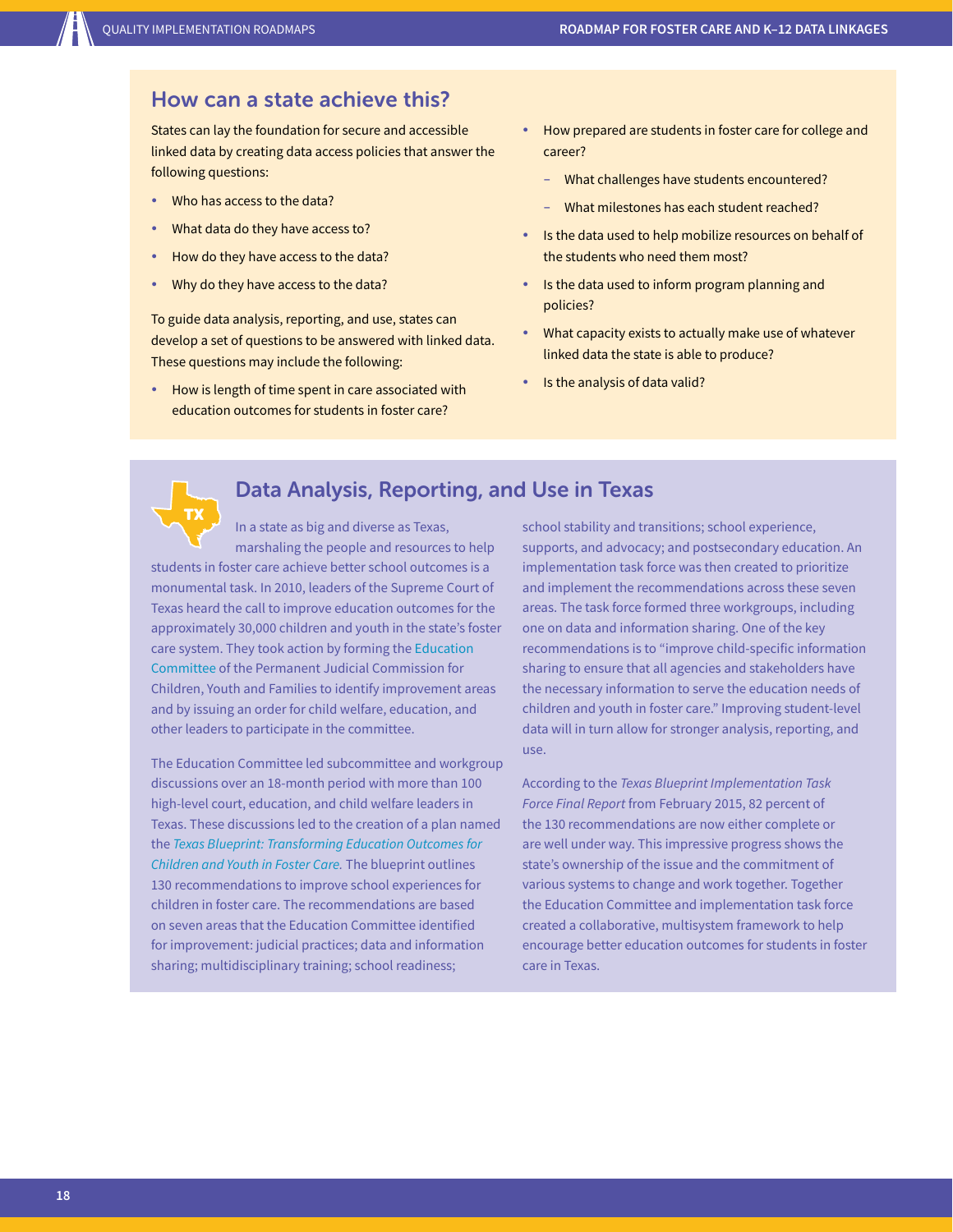## **Privacy and Security**

Methods to ensure data privacy and security must be in place, particularly when dealing with potentially sensitive information about students in foster care. These strategies should be multifaceted and transparent so all stakeholders understand how information is kept secure. Privacy laws and the data security practices of both child welfare and education agencies must be considered to ensure compliance with federal and state regulations.

#### Why do privacy and security matter?

If child welfare case workers, foster parents, teachers, education leaders, and others do not feel that foster care youth data is being kept secure, they are unlikely to support data collection and linkages between foster care and education data systems. The actual security of data, as well as the transparency about data security processes and procedures, is essential to ensuring

that all stakeholders are both comfortable with and understand how this data is being safeguarded. Creating clear data privacy policies that are consistent across agencies and aligned with federal and state privacy laws is essential to ensuring data security and support for foster care and education linkages.

#### What do strong privacy and security look like?

- Protections required by the Family Educational Rights and Privacy Act (FERPA), a federal law that protects the privacy of student education records, and any relevant state laws are fully integrated into systems and processes and understood by agencies and stakeholders. Those who are working with the data are aware of all federal, state, and local privacy legislation (especially FERPA and the Health Insurance Portability and Accountability Act) and the interplay between these laws. They are also aware of how state laws affect the sharing of information and specific exceptions governing research studies.
- Who has access to what information and what should be done with it are clear.
- y Procedures to handle data breaches are in place and clearly specified for all users and the public.
- The state ensures that those who work in foster care are aware of federal, state, and local privacy legislation to protect education records.
	- All who work in foster care and education are educated on special privacy considerations for students in foster care and foster care families to protect the privacy of child welfare records.
- A data inventory or data classification (e.g., data dictionary) defines each data element collected and stored by the state.
	- The inventory or classification is regularly reviewed and updated.
	- Levels of data sensitivity are clearly defined, and data is categorized by these levels, with corresponding differences in levels of protection depending on the sensitive nature of the data.
	- Definitions recognize that although all student data may be considered sensitive, some pieces of data may be considered more sensitive (e.g., special education status) than other pieces of data (e.g., aggregate graduation rates available to the general public).
- State leaders clearly communicate to the field that securely linking key data between foster care and K–12 data systems is in compliance with the law. This formal communication can provide clarity that data privacy and security issues can be addressed and concerns about privacy do not have to prevent data sharing.
- State leaders discuss how information can be de-identified, when necessary, for further analysis and for reporting purposes.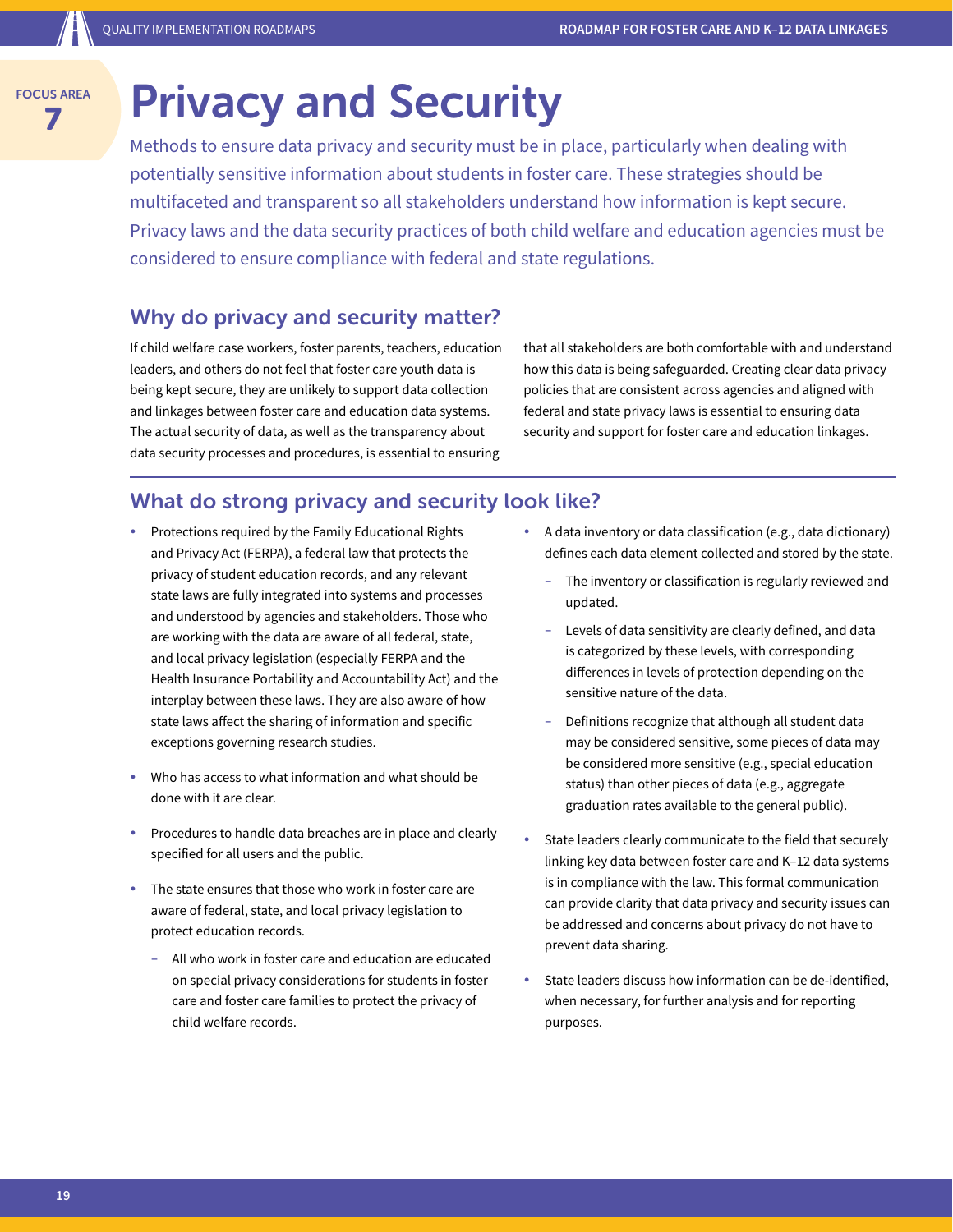#### How can a state achieve this?

Safeguarding student information is critical to developing linkages between the foster care and K–12 data systems. States can ensure that the data collected about students in foster care is secure by putting strong data privacy policies in place and aligning these policies with the Family Educational Rights and Privacy Act (FERPA) and other federal and state laws, including those addressing the privacy of foster care data and information. Data privacy policies and practices should be clearly communicated to child welfare case workers, teachers, foster parents, education leaders, and other stakeholders.

Several resources are available for states developing privacy policies and procedures. The US Department of Education Privacy Technical Assistance Center's [website](http://ptac.ed.gov/) and the Family Policy Compliance Office's [website](http://familypolicy.ed.gov/) provide information about FERPA and other federal laws that provide parents and students with privacy rights (see, for example, *[Integrated Data Systems and Student Privacy](http://ptac.ed.gov/sites/default/files/IDS_Final.pdf)*). The Data Quality Campaign's (DQC) *[Roadmap to Safeguarding](http://dataqualitycampaign.org/resource/roadmap-safeguarding-student-data/)  [Student Data](http://dataqualitycampaign.org/resource/roadmap-safeguarding-student-data/)* provides specific, practical recommendations for prioritizing the safeguarding of student data and continuously reviewing and updating data privacy policies and practices to address changes in technology. DQC's *[Complying with FERPA and Other Federal Privacy and Security](http://dataqualitycampaign.org/resource/complying-ferpa-federal-privacy-security-laws-maximizing-appropriate-data-use/) [Laws and Maximizing Appropriate Data Use](http://dataqualitycampaign.org/resource/complying-ferpa-federal-privacy-security-laws-maximizing-appropriate-data-use/)* is a tool for aligning new privacy policies with existing federal and state laws. Additional resources, including question and answer fact sheets on the Uninterrupted Scholars Act and FERPA and resources on information sharing, can be found on the Legal Center for Foster Care and Education's [website](http://www.fostercareandeducation.org/AreasofFocus/DataInformationSharing.aspx).

#### Information Sharing under the Uninterrupted Scholars Act (USA)

[USA](http://www.fostercareandeducation.org/portals/0/dmx/2013/06/file_20130618_133527_RqGAr_0.pdf) became law on January 14, 2013. USA [amended](https://www2.ed.gov/policy/gen/guid/fpco/ferpa/uninterrupted-scholars-act-guidance.pdf) the Family Educational Rights and Privacy Act (FERPA) to permit educational agencies and institutions to disclose to state and tribal child welfare agencies, without parental consent or the consent of an eligible student, the education records of students in foster care. USA permits this data to be used for direct service and case planning purposes. The law also amended the requirement that educational agencies and institutions notify parents before complying with judicial orders and subpoenas in certain situations. This legislation helps ensure privacy protections for children and families and helps facilitate more efficient data sharing

pertaining to children in foster care between child welfare and educational agencies, a critical component in ensuring school stability for these youth. Information sharing under USA improves opportunities and outcomes for individual students by ensuring prompt enrollment, appropriate placement and services, credit transfers, and other key factors. Opportunities are expanded to identify systemic problems and develop effective policies and targeted interventions. USA also facilitates stronger collaborations among systems and permits systems to track progress and interventions over time through longitudinal data.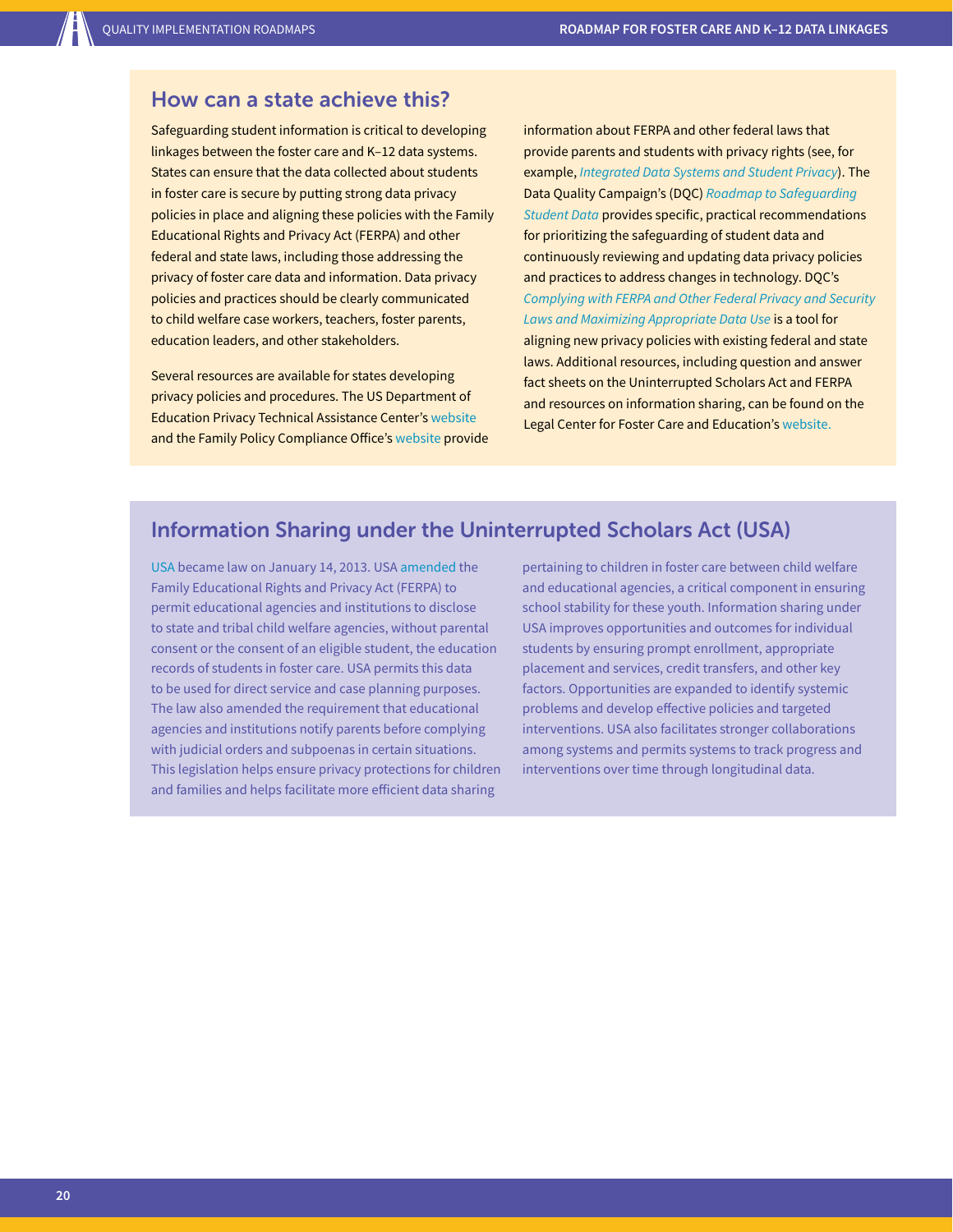

The Data Quality Campaign is a nonprofit policy and advocacy organization leading the effort to bring every part of the education community together to empower educators, families, and policymakers with quality information to make decisions that ensure that students excel. For more information, go to [www.dataqualitycampaign.org](http://www.dataqualitycampaign.org) and follow us on [Facebook](https://www.facebook.com/Data-Quality-Campaign-197486055182) and [Twitter](https://twitter.com/eddatacampaign) (@EdDataCampaign).



The Legal Center for Foster Care and Education, a project of the American Bar Association Center on Children and the Law, Education Law Center, and Juvenile Law Center, provides training and technical assistance on data and information sharing. The Legal Center provides examples of what has worked in other jurisdictions, assesses legal strategies, and assists in drafting memoranda of understanding that delineate the role of each stakeholder, protect children's and families' privacy rights, and ensure quality and reliability.